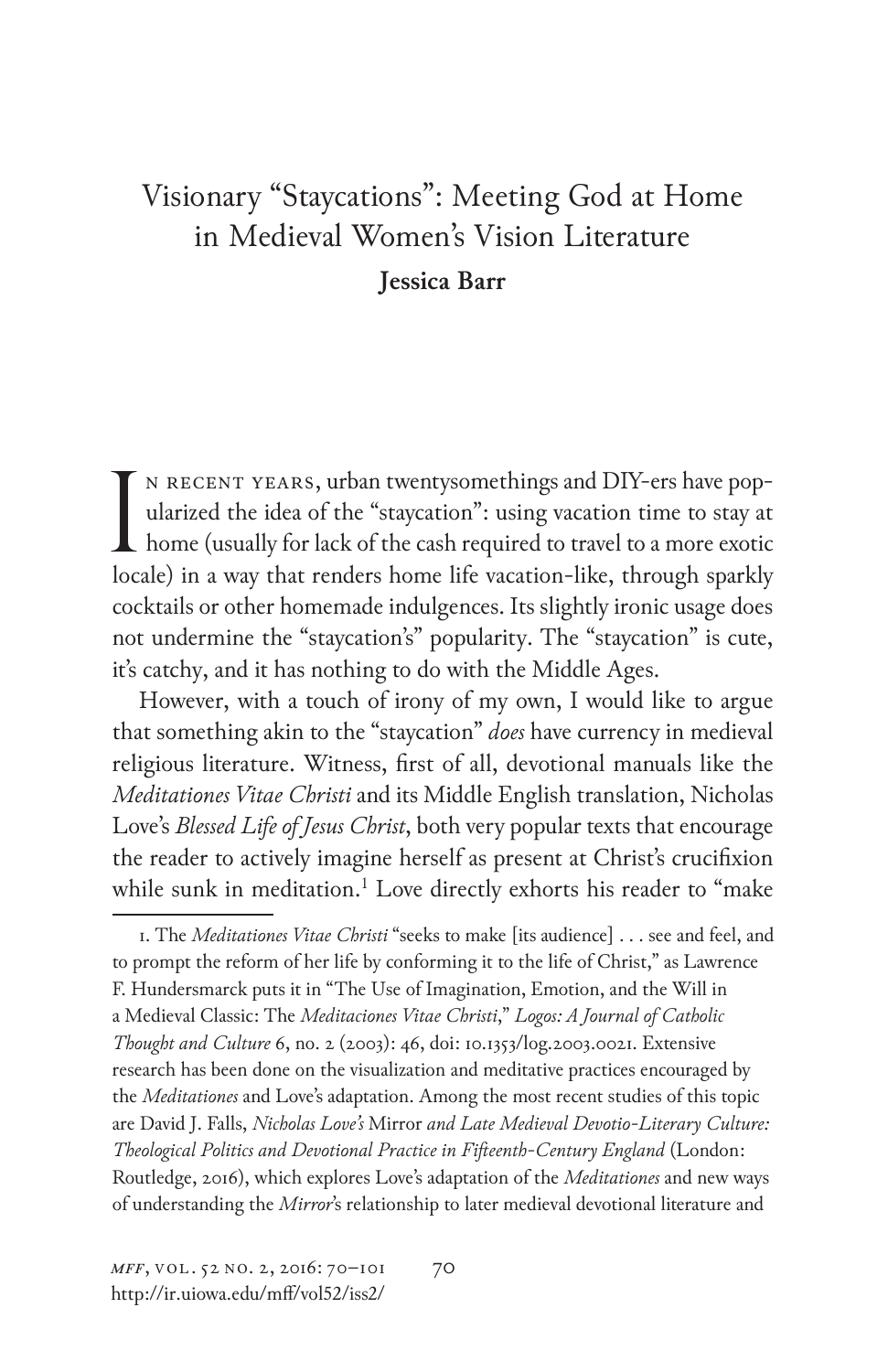þe in þi soule present to þoo þinges þat bene here written seyd or done of oure lord Jesu, & þat bisily, likyngly & abydyngly, as þei þou hardest hem with þi bodily eres, or sey þaim with þin eyen don"2 : readers are to actively envision themselves as present at the events of Christ's life, rendering his sufferings visible to the eyes of their minds in a conflation of worldly and supernal space and time. Anchoritic literature likewise encourages recluses to re-envision Christ's Passion; as in the *Meditationes*, this mental work goes beyond mere visualization to have a powerful effect on the recluse's sense of self and of place. Sarah McNamer calls this meditative work the production of an "imagined presence,"3 invoking the sense of spatial dislocation that the meditant is to strive to achieve. For anchorites, enclosed as they are in a highly circumscribed and specific place that is intended to recall the otherworldly, this presence may be yet more vividly realized. Drawing on her analysis of the texts of the thirteenth-century *Wooing Group*, Ayoush Lazikani argues that anchorites are encouraged to "create access to God" through an intensely imaginative remembering of the Passion.<sup>4</sup> This "deeply active process that attempts to make him almost present"<sup>5</sup> transforms the space of the anchorhold into a point of direct, lived access to Christ's body.6 As such, affective meditation on the Passion can generate a willed transformation of space and time—an ever-present reminder of Christ's suffering and death that defies linear temporality.

4. Ayoush Lazikani, "Remembrance and Time in the *Wooing Group*," in *Reconsidering Gender, Time and Memory in Medieval Culture*, ed. Elizabeth Cox, Liz Herbert McAvoy, and Roberta Magnani, Gender in the Middle Ages 10 (Woodbridge, UK: D. S. Brewer, 2015), 80.

praxis; and the collection of essays edited by Ian Johnson and Allan F. Westphall, *The Pseudo-Bonaventuran Lives of Christ: Exploring the Middle English Tradition*, Medieval Church Studies; 24 (Turnhout: Brepols, 2013), which explores the broader cultural phenomenon of the *Meditationes* and its textual transmission throughout later medieval Europe.

<sup>2.</sup> Nicholas Love, *The Mirror of the Blessed Life of Jesus Christ*, ed. Michael G. Sargent (Exeter, UK: University of Exeter Press, 2004), 12-13.

<sup>3.</sup> Sarah McNamer, *Affective Meditation and the Invention of Medieval Compassion* (Philadelphia: University of Pennsylvania Press, 2010), 1.

<sup>5.</sup> Ibid., 82.

<sup>6.</sup> Ibid., 83.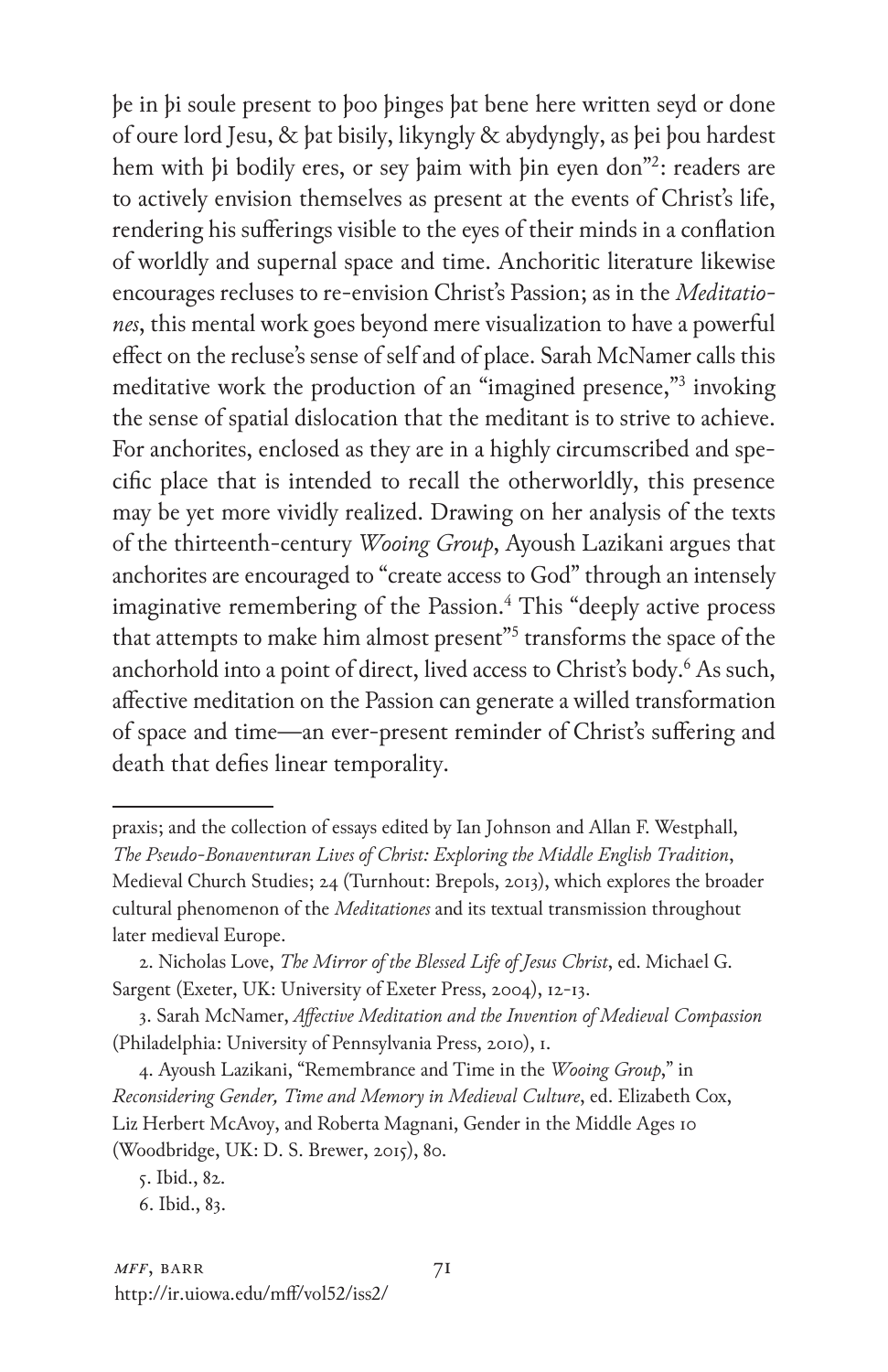The asynchrony to which I refer here has much in common with Carolyn Dinshaw's notion of queer temporalities. Following Aron Gurevich, Dinshaw notes that "a generally figural outlook—constructing the present in relation to scriptural events, past and future—is fundamental to Christian theology and thus is potential in every Christian's everyday life." More radically, however, she argues that "a more drastic temporal break or rapture—moving from one plane to another, or even out of time into eternity altogether—is always a potentiality for the believer, if not ordinarily in the course of everyday life, precisely because of the multiple temporalities of this Christian doctrinal world."7 Although I limit my attention in this essay to spatial transformations, they cannot be wholly separated from temporal transformations, as Christ's presence in his suffering and dying requires a queering of historical time—to use Dinshaw's terminology—as it is conventionally conceived. Anchoritic and devotional literature, in particular, encourages a simultaneous transformation of perceived space and time in the devotional experience, bringing the votary into a direct experience with the events of Christ's life or salvation history more broadly.<sup>8</sup>

Beyond these devotional and anchoritic guides, meditative "travel" to sites of eschatological events appears frequently in medieval religious

8. On a related note, the Middle Ages saw a lively debate regarding the comparative value of physical and spiritual pilgrimage. This debate has a long history; as Brouria Bitton-Ashkelony observes, "From the fourth century onward, and especially in the Middle Ages, the conception of spiritual pilgrimage as the antithesis of earthly pilgrimage became widespread in monastic circles. . . . An emphatic preference for *peregrinatio in stabilitate* over *stabilitas in peregrinatione* was articulated in monastic rules, since physical pilgrimage came to be seen as contrary to the monastic way of life." Bitton-Ashkelony, *Encountering the Sacred: The Debate on Christian Pilgrimage in Late Antiquity* (Berkeley: University of California Press, 2005), 111. See also Jean Leclercq, "Monachism et pérégrination du IXe et XIIe siècles," *Studia Monastica* 3 (1961): 33-52; Giles Constable, "Opposition to Pilgrimage in the Middle Ages," *Studia Gratiana* 19 (1976): 123-46; and Gerhart B. Ladner, "Homo Viator: Mediaeval Ideas on Alienation and Order," *Speculum* 42, no. 2 (1967): 233-59, doi:10.2307/2854675. Maribel Dietz also explores early medieval attitudes towards monastic travel in *Wandering Monks, Virgins, and Pilgrims: Ascetic Travel in the Mediterranean World A.D. 300-800* (University Park: Pennsylvania State University Press, 2005).

<sup>7.</sup> Carolyn Dinshaw, *How Soon is Now? Medieval Texts, Amateur Readers, and the Queerness of Time* (Durham, NC: Duke University Press, 2012), 42.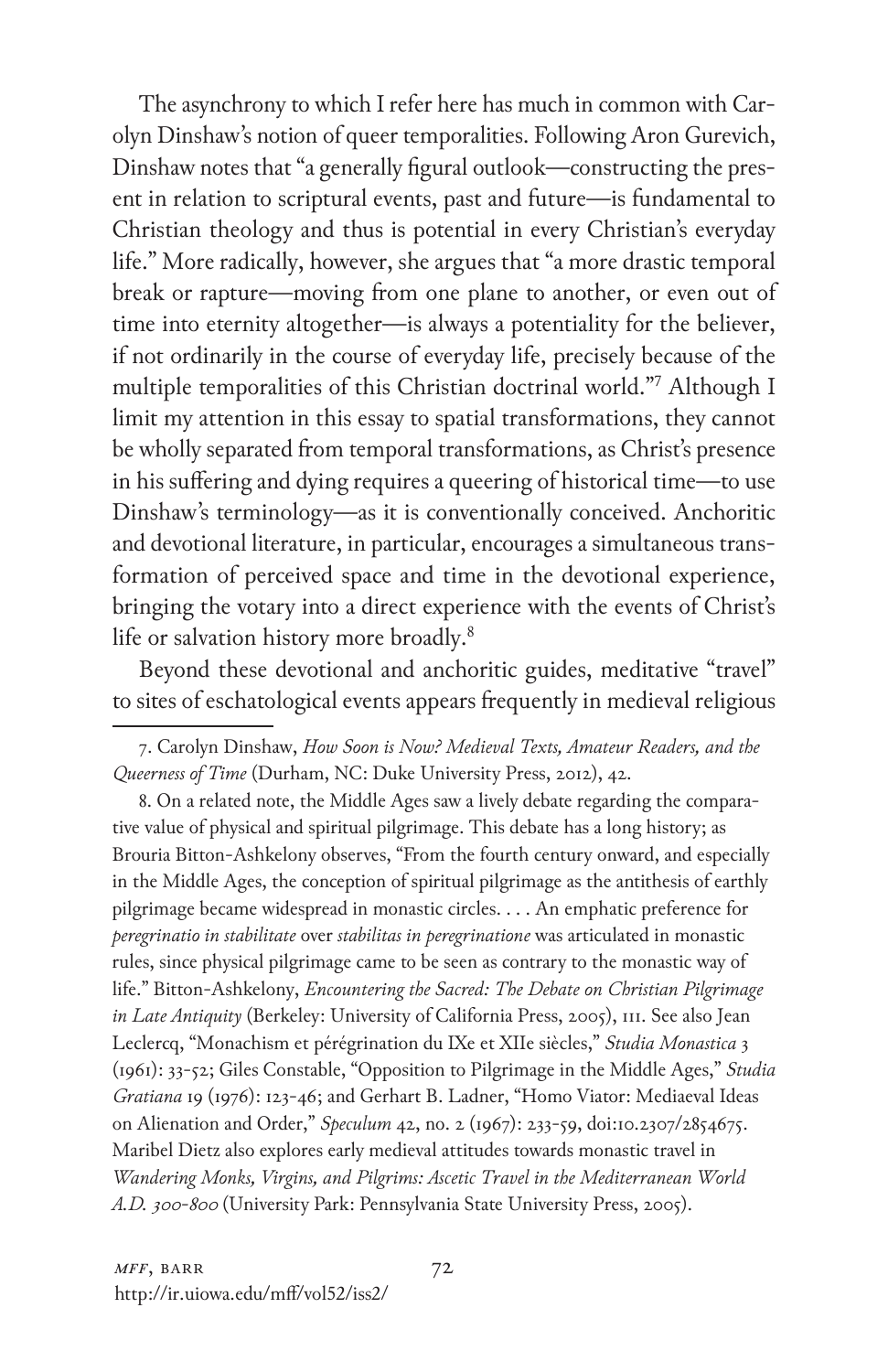writing. In conventual literature, for example, the transformation of the everyday into a locus of divine encounter is a central issue. As Els de Paermentier points out, in assuming the veil, women renounced their private identities, becoming, or attempting to become, ideal brides of Christ.<sup>9</sup> These women sought to reimagine themselves in such a way that they would embody an idealized spirituality—an endeavor that was collective and, in that sense, public. Embracing a public identity in this way had implications for the spaces in which they lived through the regulations that constrained their behavior in different parts of the convent. Thus, their inner lives became the only "place" for private "acts" of reflection and contemplation. As de Paermentier notes, "Private space, in the sense of room where nuns could withdraw from this collectivism related to the 'public', was confined to the non-physical level of their minds—that is, their meditation and communication to God."10 Through meditation and re-visioning of their surrounding spaces, cloistered nuns who followed strict rules of enclosure could find a way to inhabit the transcendent.

But what of those visionary transformations of space in which the mystic or meditant actually perceives, in her physical surroundings, visible evidence of divine presence? These transformations occur when the visionary's physical location is overlaid with a transcendent mode of perception, as can be seen in the writings of, for example, Gertrude of Helfta, Julian of Norwich, and Margery Kempe,<sup>11</sup> all of whom were at least occasionally or for a few moments—able to see through their worldly surroundings to a divine-imbued reality. In this essay, my focus is not on the deliberate recollection of Christ's Passion, but on spontaneous visions of God that transform domestic space into a place of

<sup>9.</sup> Els De Paermentier, "Experiencing Space through Women's Convent Rules: The Rich Clares in Medieval Ghent (Thirteenth to Fourteenth Centuries)," *Medieval Feminist Forum* 44.1 (2008): 55-56.

<sup>10.</sup> Ibid., 56.

<sup>11.</sup> Although I do not discuss *The Book of Margery Kempe* in this essay, Kempe repeatedly experiences visionary transformations of the world around her. Salient examples of this transformation include seeing the events of Christ's Passion while on pilgrimage in Jerusalem, her tendency to "see" Christ in every attractive young boy that she comes across, and the apparition of Christ at her bedside or in her chamber.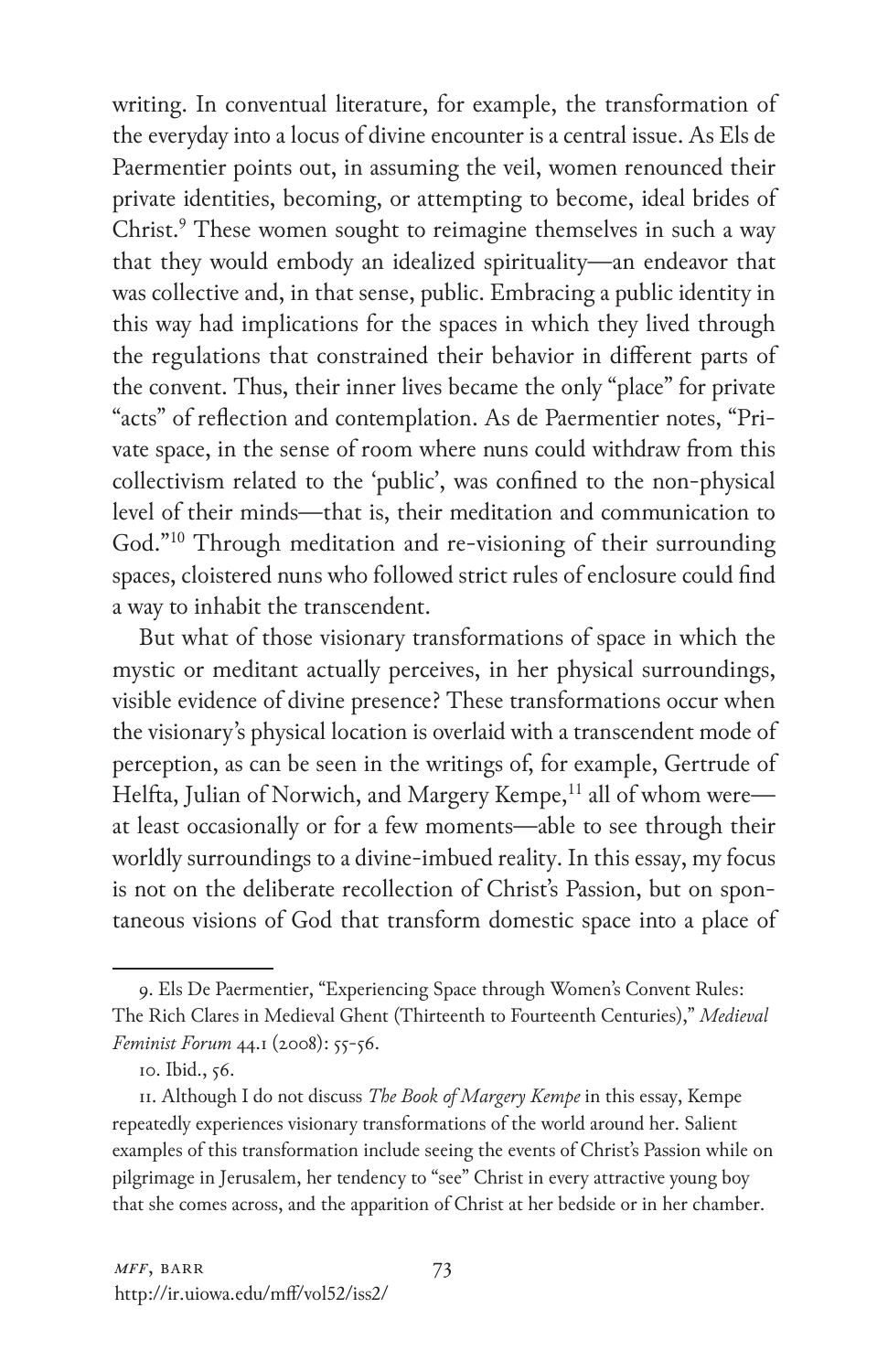divine union and contemplation—visions that effectively reconfigure the inhabited space of the mystic, visionary, or saint by re-presenting the divine within that very space. Such visions occur with some frequency in medieval vision literature and hagiography, where they may serve as a marker of the saint's holiness or as a reminder of the presence of God within the space of everyday existence. Encountering God within her domestic space—by which I mean the space of daily life, including conventual or devotional space—imbues the visionary's mundane surroundings with the charge of the divine. The spaces that these visions transform are typically common locations, shared by many: the space of the home, shared by the household; or the convent, shared by a nun's other sisters; even the anchorhold, apparently the epitome of privacy and reclusion, serves a public function, as Laura Saetveit Miles argues.<sup>12</sup> Rhetorically, then, descriptions of these transformations may serve a larger purpose for the readers of the vision narratives or hagiographies of which they form a part.

Of course, visionary re-visionings of inhabited space—which may be likened more readily to journeys between dimensions than to journeys between physical locales—are not truly analogous to the casual escapism of the modern "staycation." Nevertheless, I retain the term as an entrypoint into my analysis because I think that some of its connotations can be likened to important facets of visionary transformations of space: first, that ordinary places—be they in the home, church, or convent—may be dramatic points of access to the divine transcendent; second, that these sites may be radically transformative for the visionary or holy woman; and third, that confined women, such as nuns or recluses, could nonetheless experience a spiritually broadening and even quasi-omniscient

12. The anchorhold "was a transitional space between earth and heaven, between church and community, a private fortress which she could not leave, nor could anyone enter—except God. . . . Yet, though she was dead to the world, her cell's physical attachment to the main parish church meant that she was also paradoxically trapped at the bustling centre of the very world she had rejected. . . . [Her] freedom for God was a privilege which connected the anchoress even more intimately with her parishioners, as she was expected to use that divine access to bring a new sense of holiness to the heart of the community." Laura Saetveit Miles, "Space and Enclosure in Julian of Norwich's *A Revelation of Love*," in *A Companion to Julian of Norwich*, ed. Liz Herbert McAvoy (Woodbridge, UK: D. S. Brewer, 2008), 155.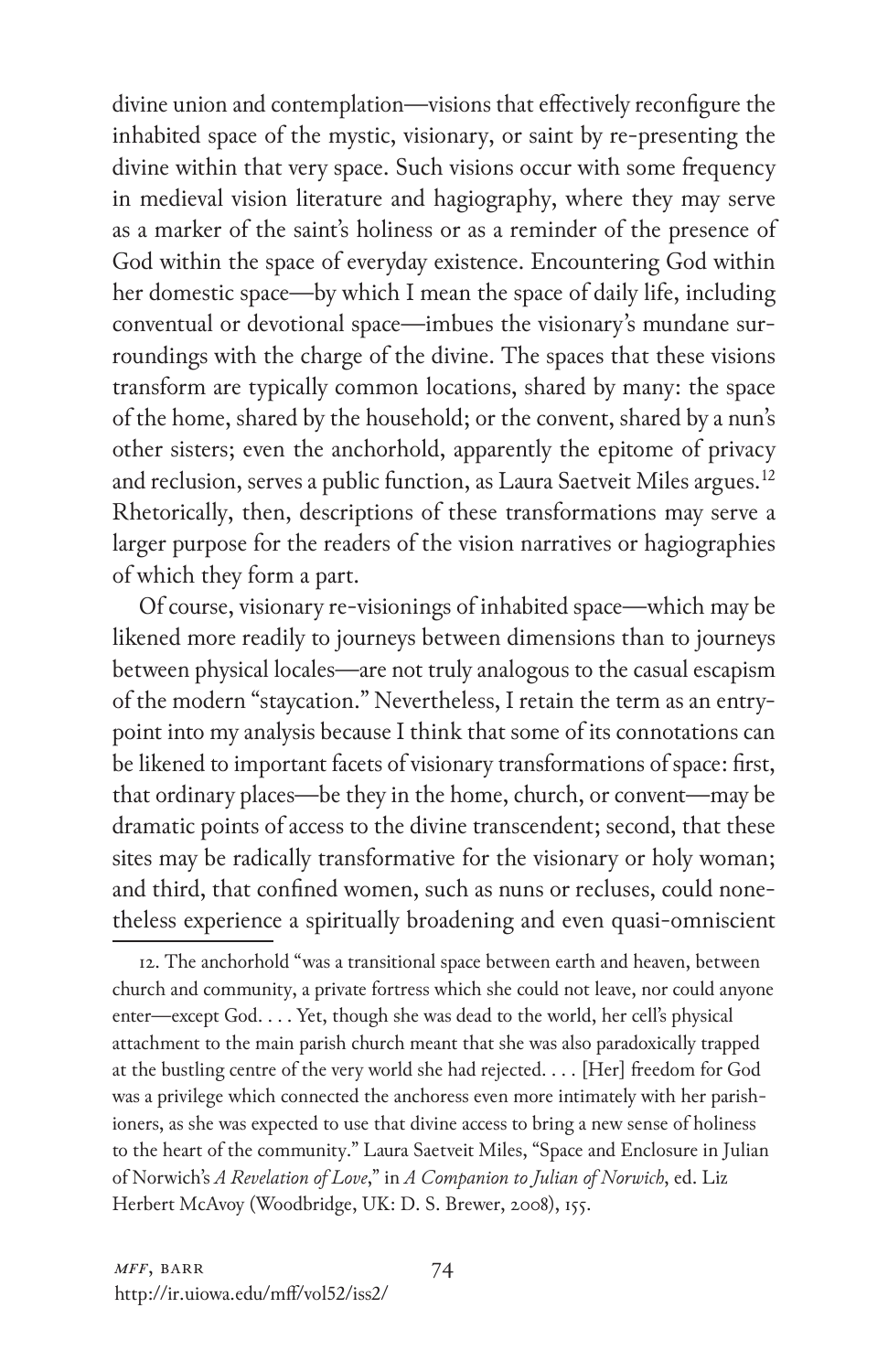perspective that moves them into positions of authority rivaling those of priests and clerics. Modern "staycations" perform similar functions, albeit on a much more banal level—providing transformative respite; enabling a change of attitude; and initiating an altered perspective or way of seeing the space of ordinary lived experience, in which the domestic realm is reframed to seem new and unfamiliar.<sup>13</sup> Finally, the public function of mystical narratives of spatial transformation bears a passing similarity to the "DIY-guide" structure of modern articles touting the virtues and pleasures of the "staycation," albeit in a much more serious register.<sup>14</sup> Imbuing lived space with the palpable presence of the divine and suggesting that readers may share equally in that presence models a kind of direct access to God that sometimes bypasses—or at least supplements—clerical structures, reminding the reader of the extra-liturgical presence of the divine.

The focus of this essay is on the rhetorical implications of spontaneous visionary transformations of domestic space in two distinct but related genres: third-person hagiographic narratives and first-person visionary accounts. Both genres serve a didactic spiritual function, but their pedagogical approaches differ, and this difference is reflected in their uses of spatial transformations. In many first-person accounts, the impetus for writing is not only to transcribe the special graces that the visionary herself received, but also to impart to others the lesson that God is in all things and can be perceived even in the ordinary spaces of daily life. These texts function in part, then, as a guide for the reader's own, subsequent experience of divine union. In hagiography, by contrast, instances of spatial transformation are used not to provide

14. In a Google search for "staycation," the first page of hits yielded—other than a few definitions—nothing but "How-to" guides: e.g., "16 Things To Do On A 'Staycation," http://www.forbes.com/sites/steveodland/2012/05/31/16-things-to-doon-a-staycation/#54bf1c9717ff; "How to Kick Back, Relax, and Vacation at Home," and "How to Create a Memorable Staycation This Summer," http://money.usnews. com/money/blogs/my-money/articles/2016-06-29/how-to-create-a-memorablestaycation-this-summer; all accessed June 29, 2016.

<sup>13.</sup> An online article called "How to Kick Back, Relax, and Vacation at Home," for example, recommends rolling up the rugs and walking around barefoot to feel more like you're in a beach house, http://www.realsimple.com/work-life/life-strategies/ staycation, accessed June 29, 2016.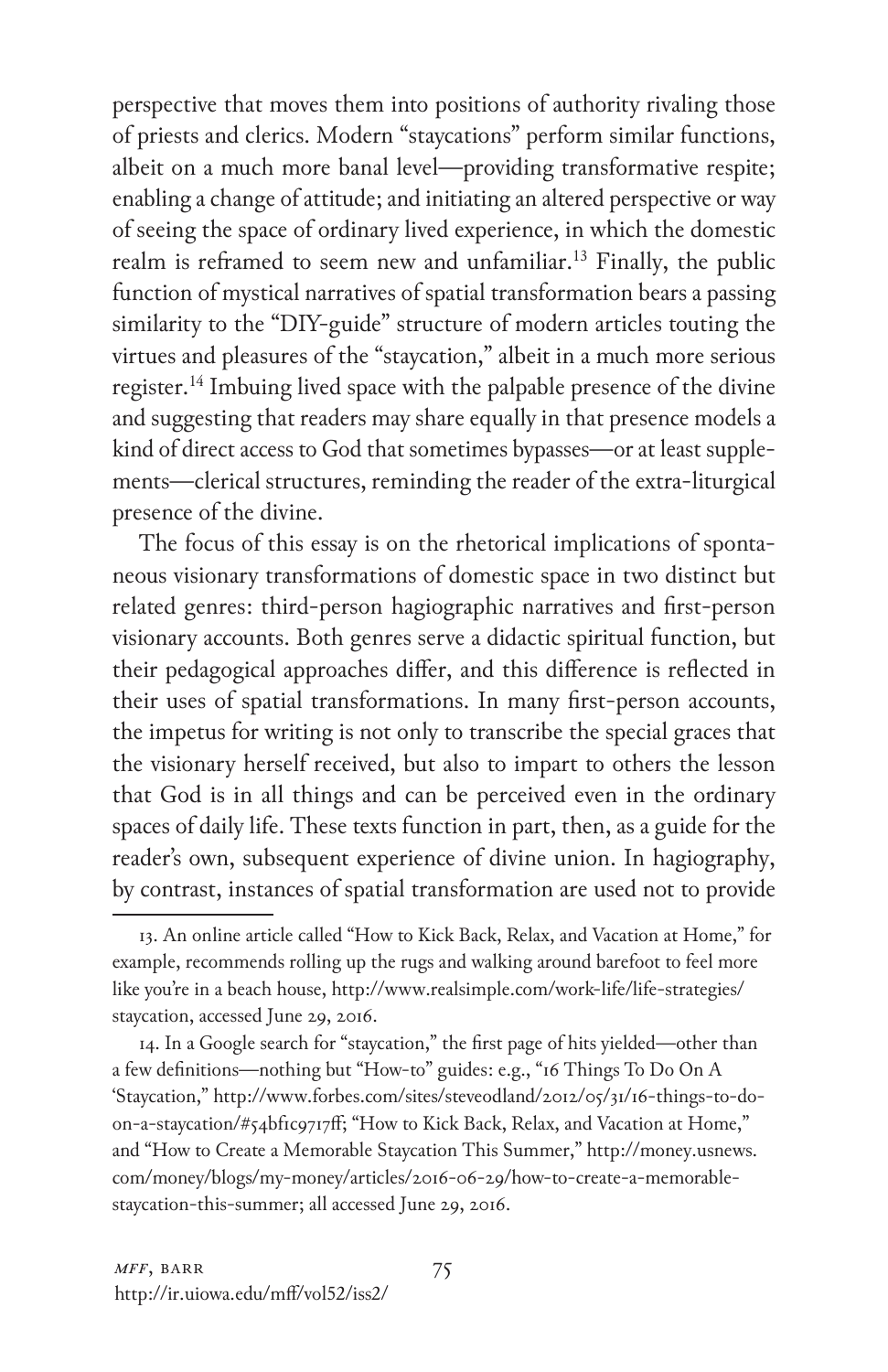a way for the reader to emulate the visionary's experience, but rather to distinguish the visionary from her peers. In the *vitae* of many medieval holy women, transformational visions of domestic or conventual space figure as evidence of their sanctity; indicating the extraordinary holiness of the hagiographic subject, hagiographies use these transformations to underscore their subjects' difference from their peers and, by implication, their readers. In first-person visionary accounts, on the other hand, they function as illustrations and signifiers of divine intimacy, presenting the immediately inhabited, physical world as a potential point of access to God. In the latter cases, spatial transformations are a way to the direct, transformative encounter with the divine that is the driving force behind so much affective literature of the later Middle Ages and a primary goal of devotional and meditative practice. Such transformations are therefore used in the service of two different forms of exemplarity: the unattainable exemplar of the saint and the arguably more accessible example of the devoted mystic. Whether the mystical encounter is actually reproducible is a question beyond the scope of this essay, but visionaries such as Julian and Gertrude do seem to advance the possibility that their experiences will serve to some degree as imitable models of a divine encounter. The comparison between these two genres thus helps to illuminate their distinct, even competing, aims: to establish the visionary's fundamental difference from others on the one hand, and her essential sameness—the oneness of all souls in Christ—on the other.<sup>15</sup>

## **Uncommon Sight: Domestic Transformations in Hagiography**

In 1967 Michel Foucault coined the idea of the "heterotopia," a place that is at once real and "outside of all places," a site of juxtaposition of incompatible locales. These sites are where "all the other real sites that

<sup>15.</sup> This competition is most vividly apparent in cases such as that of Beatrice of Nazareth. Beatrice's *Seven Manieren van Minne* is a guide to mystical union with God; however, her biographer's "translation" of her text in his *Vita Beatricis* rewrites it to demonstrate Beatrice's unattainable spirituality, which is manifest, he claims, through radical somatic symptoms on her flesh. See *The Life of Beatrice of Nazareth, 1200-1268,* trans. and ed. Roger De Ganck (Kalamazoo, MI: Cistercian Publications, 1999), 289-331.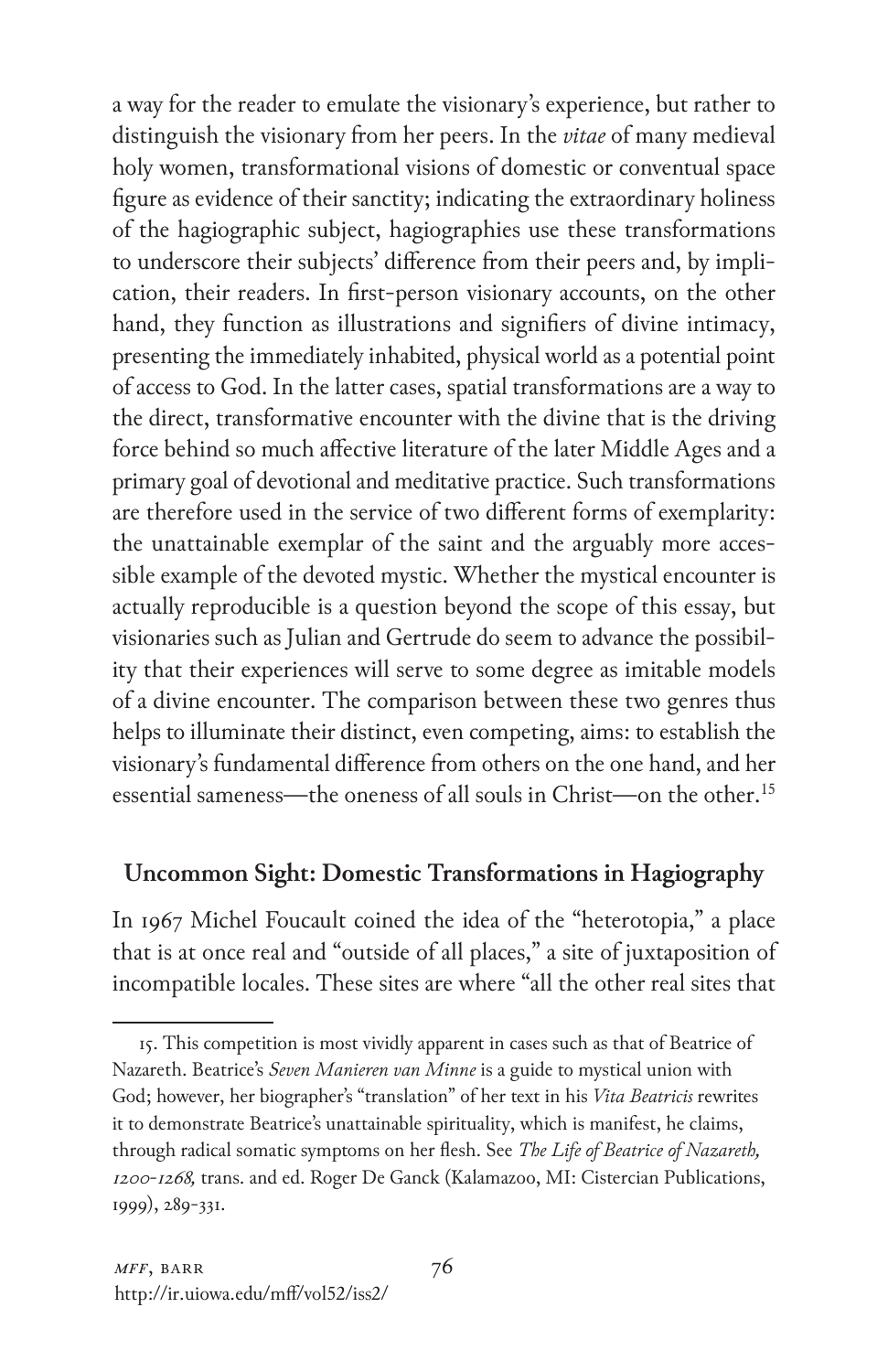can be found within the culture, are simultaneously represented, contested, and inverted."16 Heterotopias are not exactly the transcendent spaces that are seen in visionary states, but they do provide the possibility of connecting with the supernal. As Liz Herbert McAvoy puts it, in articulating the heterotopia, "Foucault reconnects the spaces of our everyday lives with the sacred, the fantastmatic and the passions, all of which imbricate the physical places that we occupy in the construction of discrete, although simultaneously experienced spaces."17 In other words, ordinary spaces become "heterogeneous with meanings" when understood as participating in heterotopic transformations.<sup>18</sup> Focusing on Julian of Norwich, Miles points out that the characteristics of Foucault's heterotopia are applicable to medieval mystics; of the six qualities that Foucault attributes to the heterotopia, the last three, Miles argues, are particularly relevant to medieval visionary dislocations. These are, first, the heterotopia's ability to juxtapose multiple, incompatible places in a single site; second, an "absolute break with . . . traditional time"19; and, finally, the fact that "heterotopias always presuppose a system of opening and closing that both isolates them and makes them permeable," while the individual who visits the heterotopia must "submit to certain rites and purifications."20 According to Miles, these characteristics are especially true of and helpful for understanding anchoritic space, which is itself a paradoxical and contradictory combination of isolation and communitarian purpose.

Beyond the anchorhold, Foucault's heterotopic principles can help us to make sense of the different uses of spatial transformations in firstperson visionary and hagiographic literature. Whereas, as I will argue in the next section, first-person accounts suggest the permeability of these spaces and their accessibility to readers, hagiographies use them to close

<sup>16.</sup> Michel Foucault, "Of Other Spaces," trans. Jay Miskowiec, *Diacritics* 16, no.1 (1986): 24, doi:10.2307/464648.

<sup>17.</sup> Liz Herbert McAvoy, "Introduction: *In principio*: The Queer Matrix of Gender, Time and Memory in the Middle Ages," in Cox, McAvoy, and Magnani, *Reconsidering Gender, Time and Memory*, 4.

<sup>18.</sup> Ibid.

<sup>19.</sup> Miles, "Space and Enclosure," 156.

<sup>20.</sup> Foucault, "Of Other Spaces," 26.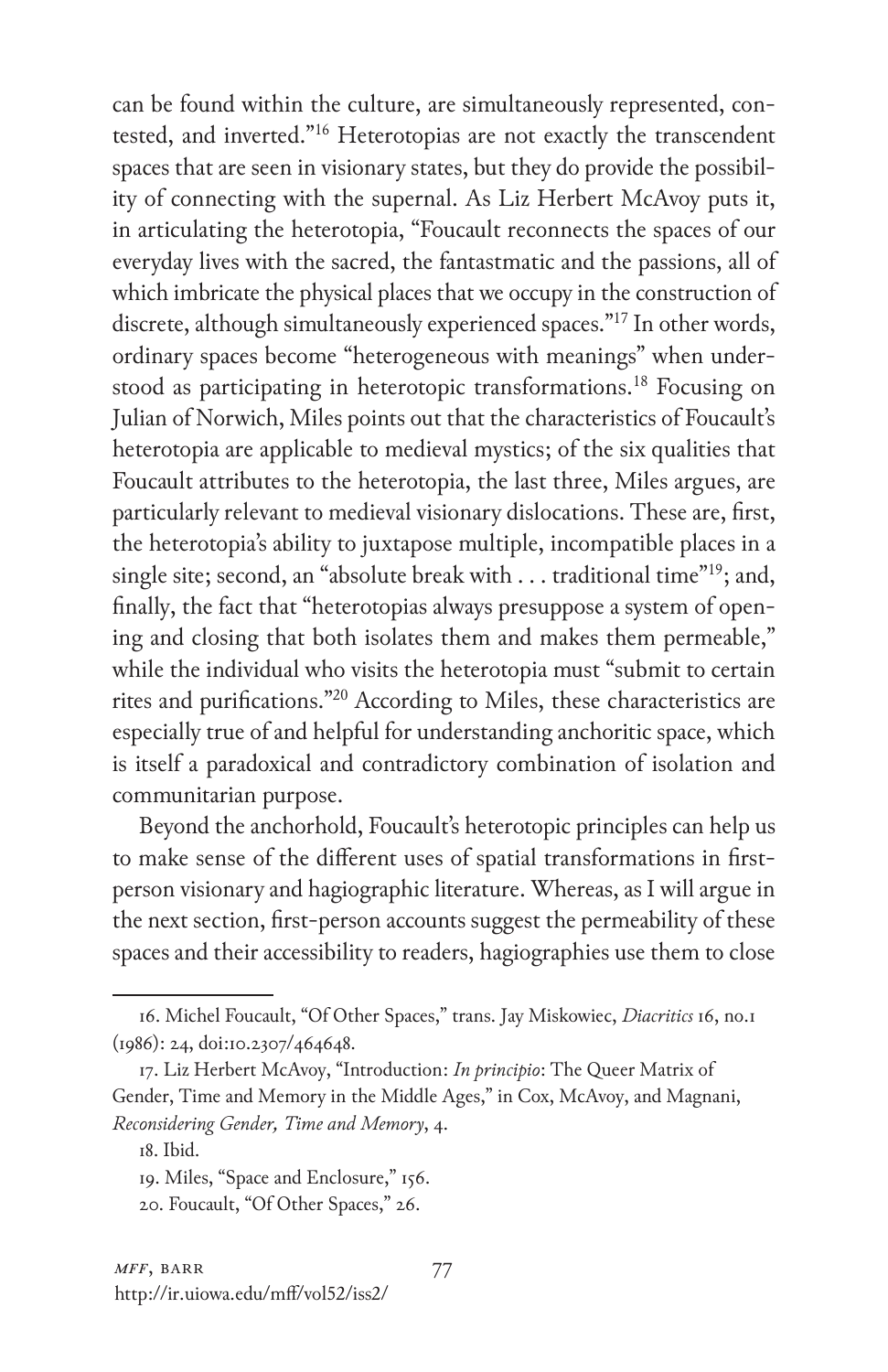the spaces off from readers, emphasizing the holy person's difference. Thus, in hagiography, the heterotopic site is open specifically to the holy subject and closed to other witnesses, and its incompatibility with the sites that it overlays is stressed.

Despite some clerics' wariness about visions as evidence of sanctity, hagiographies make frequent use of visions to showcase the holy woman's devotion and intimacy with the divine; visions of spatial transformations—especially visions at which others are unwittingly present—also serve to set her apart from her contemporaries and to clearly demonstrate her difference from those around her.<sup>21</sup> The following passage from the fourteenth-century *Life* of Birgitta of Sweden (1303-1373) demonstrates this use of the trope. A noblewoman and the mother of eight children, Birgitta became a recognized visionary and holy woman following her husband's death, working for church reform, dictating eight books of revelations, and founding the Bridgettine order. Her biography was written after she had become established as a mystic and during the process of her canonization; it is therefore expressly concerned with establishing her sanctity, and it was apparently successful in doing so—Birgitta was indeed canonized. Whereas most of Birgitta's visionary apparitions occur either in an unspecified location or in "the spirit," and therefore not actually situated within her surroundings, at several points in the Latin *vita*, her hagiographers use the transformation of domestic space

<sup>21.</sup> Medieval clerics and theologians issued frequent warnings about the perils of false visions and visionaries, and medieval spiritual advisors more generally counseled against desiring divine gifts such as visions because these could easily be manufactured by demonic forces. Roger Ellis and Samuel Fanous, "1349-1412: texts," in *The Cambridge Companion to Medieval English Mysticism*, ed. Fanous and Vincent Gillespie (Cambridge: Cambridge University Press, 2011), 154. The extensive clerical concern with discriminating between demonic possession and divine inspiration most clearly expresses theologians' skepticism regarding visions; see, e.g., Nancy Caciola, *Discerning Spirits: Divine and Demonic Possession in the Middle Ages* (Ithaca, NY: Cornell University Press, 2003); Dyan Elliott, *Proving Woman: Female Spirituality and Inquisitional Culture in the Later Middle Ages* (Princeton, NJ: Princeton University Press, 2004); and Rosalynn Voaden, *God's Words, Women's Voices: The Discernment of Spirits in the Writing of Late-Medieval Women Visionaries* (Suffolk, UK: York University Press, 1999).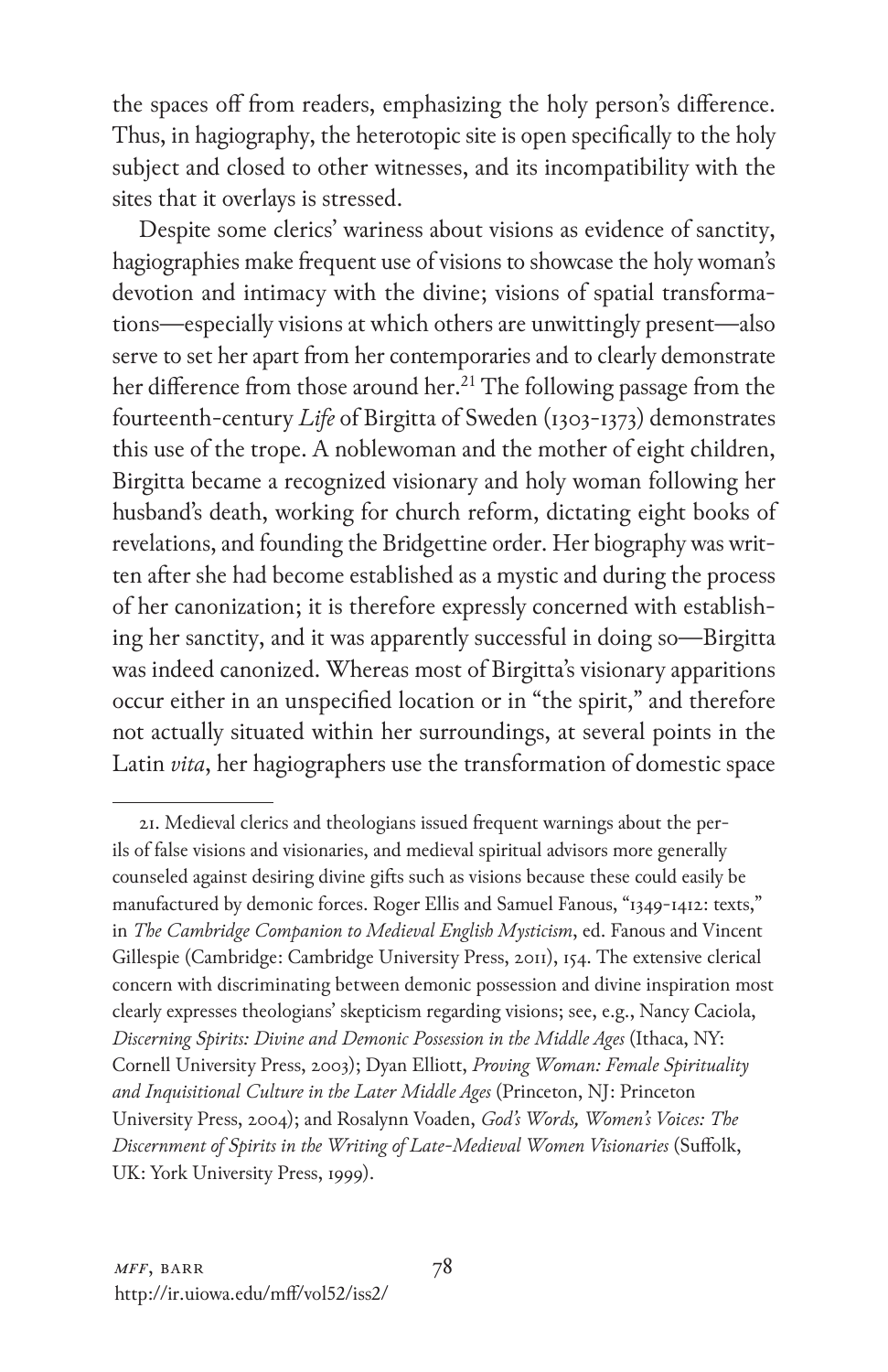to emphasize her chosen status. The following early vision specifically takes place within her bedchamber:

Puella igitur Brigida, Christi sponsa, cum iam ad septimum annum attigisset etatis, vidit semel vigilans ex opposito lectuli sui altare et quandam dominam super illud vestibus fulgidis sedentem et habentem in manu preciosam coronam, que dixit ei: "O Brigida, veni!" Illa autem hoc audiens surrexit de lecto currens ad altare, cui dixit domina: "Visne habere istam coronam?" Cui annuenti predicta domina inposuit coronam in capite, ita quod sensit tunc Brigida quasi circulum corone caput tangere. Rediens vero ad lectum, disparuit visio, quam tamen numquam poterat obliuisci.<sup>22</sup>

And so, when the girl Birgitta, the bride of Christ, had now attained the seventh year of her age, she once saw, while wide awake, an altar just opposite her bed and a certain lady in shining garments sitting above the altar. The lady had a precious crown in her hand and said to her, "O Birgitta, come!" And hearing this, she arose from bed, running to the altar. The lady said to her: "Do you want to have this crown?" She nodded, and the said lady put the crown on her head so that Birgitta then felt, as it were, the circle of the crown touching her head. But when she returned to bed, the vision disappeared; and yet she could never forget it.<sup>23</sup>

The rhetorical purpose of this apparition is to indicate Birgitta's uniqueness; she is singled out by God (through Mary) and chosen at a young age for the special status of holy bride. She is "wide awake" when she sees the vision—a key detail—and it represents a transformation of her private domestic space: her bedroom, near her bed. The location of the vision is likely an allusion to the bridal bed; this is an intimate space,

<sup>22. &</sup>quot;Vita b. Brigide prioris Petri et magistri Petri," in *Acta et Processus Canonizacionis Beate Birgitte*, ed. Isak Collijn (Uppsala: Almqvist & Wiksells, 1924- 1931), 616.

<sup>23. &</sup>quot;The Life of Blessed Birgitta," in *Birgitta of Sweden: Life and Selected Revelations*, ed. Marguerite Tjader Harris, trans. Albert Ryle Kezel (New York, NY: Paulist Press, 1990), 73.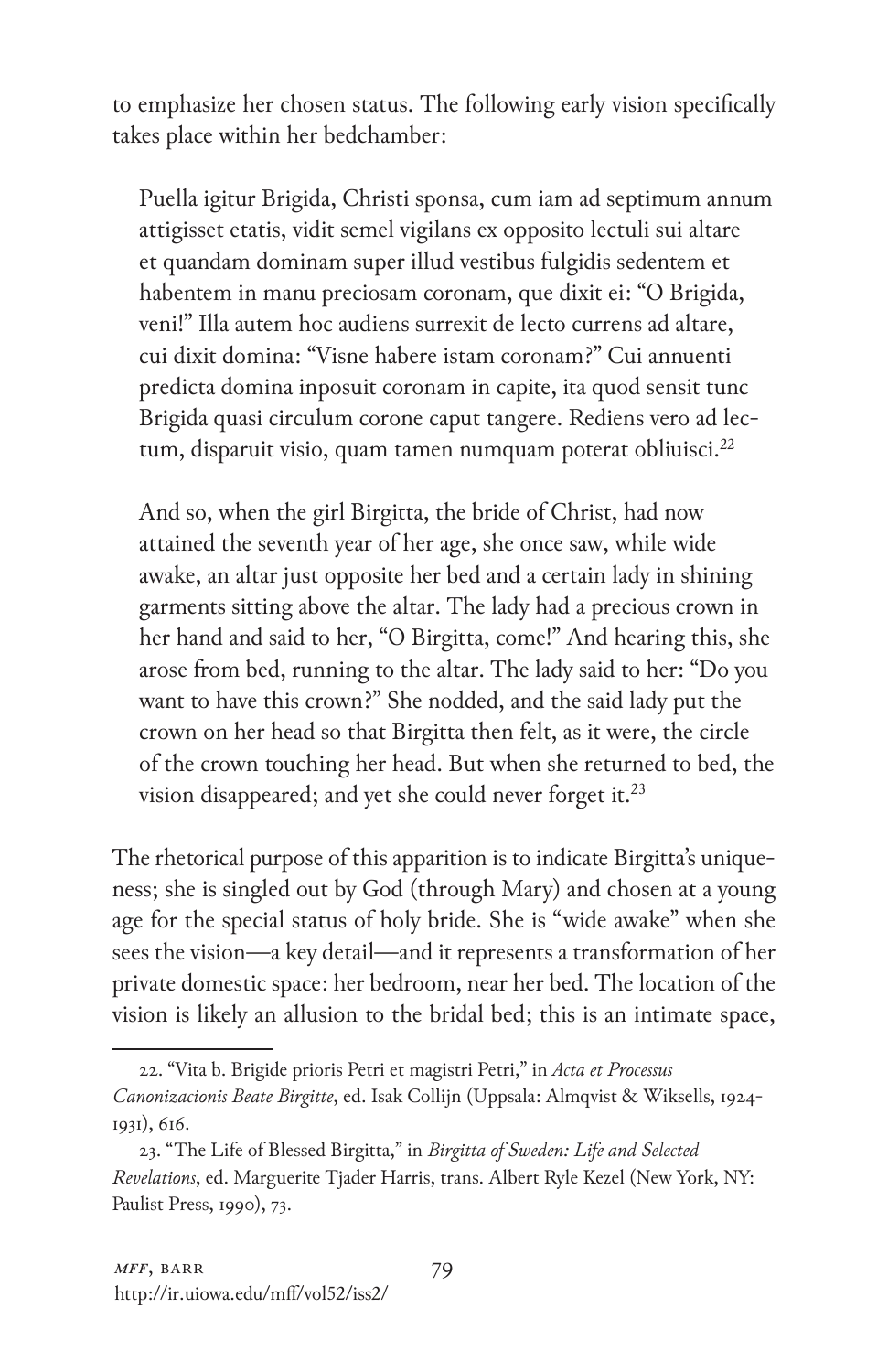and not just the intimacy, but the privacy of the location is important, underscoring its inaccessibility to others. Whereas the transformation of common, shared spaces in first-person vision literature suggests the permeability of these heterotopic sites' boundaries, Birgitta's vision closes her off from others, emphasizing her distinction.

In his *Life of Ida of Nivelles*, a thirteenth-century Belgian nun, Goswin of Bossut similarly uses the holy woman's perception of the transcendent within the domestic realm as evidence of her sanctity and difference. In this case, however, the vision occurs in the presence of others who are unable to share in Ida's experience:

Peracto autem Missae majoris officio, cum post Sextam introisset in refectorium cum caeteris, ecce, subito claritas magna circumfulsit eam, & radiis ejusdem claritatis oculi ejus reverberati sunt. Ipsa autem statim manica cucullae suae faciem suam operuit, ne claritatem eamdem conspiceret; frustra tamen. Cum itaque, caeteris comendentibus, non comederet, ecce, inopinate, Dilectus ejus candidatus & rubicundus, quem elegerat ex millibus, scl. Christus Dñs in specie pueri duodenis ei astitit.<sup>24</sup>

When high mass and sext were over and Ida had entered the refectory with the others and begun to eat, suddenly an immense brightness shone around her (Luke 2.9; Acts 22.6) and her eyes were dazzled by its radiance. She covered her face with the sleeve of her cowl to avoid its glare, but in vain, since even thus it had access to her eyes! The others kept eating but Ida could not eat. Then, all unexpectedly, before her there stood her Beloved . . . namely, Christ the Lord, in the guise of a twelve-year boy.25

<sup>24.</sup> Martinus Cawley, ed., "The Life of Ida of Nivelles," in *Lives of Ida of Nivelles, Lutgard and Alice the Leper* (Lafayette, OR: Guadalupe Translations, 1987), 54.

<sup>25.</sup> Goswin of Bossut, "The Life of Ida the Compassionate of Nivelles," in *Send Me God*: *The Lives of Ida the Compassionate of Nivelles, Nun of La Ramée, Arnult, Lay Brother of Villers, and Abundus, Monk of Villers*, trans. Martinus Cawley, Medieval Women Texts and Contexts; 6 (Turnhout: Brepols, 2003), 58-59.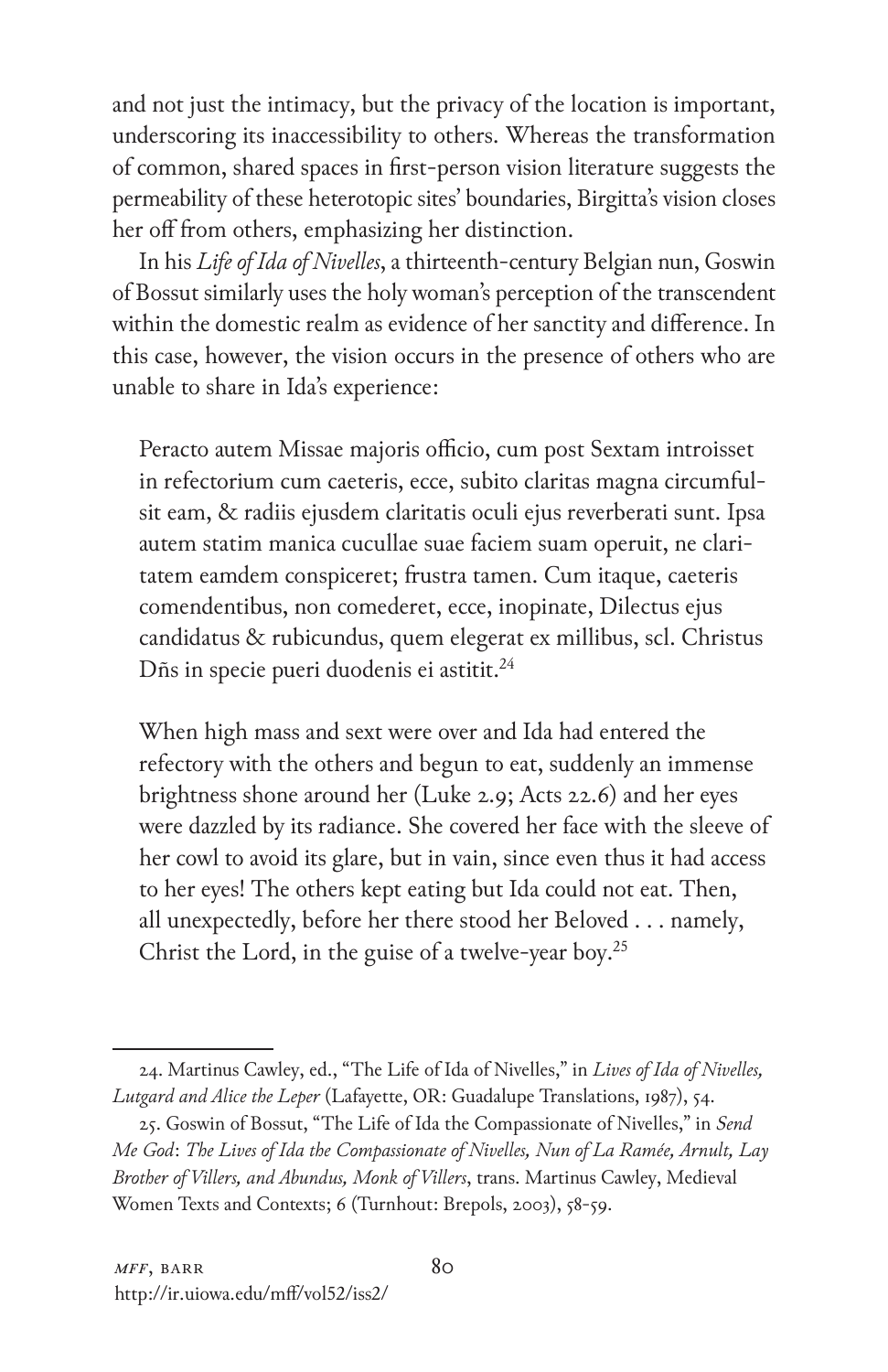Ida's vision begins with light, a light so intense that she cannot avoid it even when she covers her face. This detail implies that the light is received through her spiritual as well as her physical vision, and thus does not depend upon the perceptual capacities of her actual eyes (and that covering them will not obscure it). That "the others" (caeteris) in the refectory continue their meal undisturbed clearly marks Ida's difference: she alone recognizes the import of what is happening in the room and is too disturbed to eat.

Birgitta also experiences visions that others do not perceive: as a child, she sees the devil when she is "wide awake and playing with girls" (Brigida staret ludendo cum puellis, vidit dyabolum vigilando), a vision that terrifies her and that the others do not see,<sup>26</sup> and, as an adult, sees a "bright cloud" (nubem lucidam) out of which God speaks to her when she is at prayer in a chapel. In the latter incident, God tells Birgitta to inform her confessor that she "shall be [God's] bride and [his] channel, and [she] shall hear and see spiritual things" (tu eris sponsa mea et canale meum et audies et videbis spiritualia).<sup>27</sup> As in the vision of the altar in her bedroom, the dramatic transformation of her physical space marks an important turning point in her spiritual life—a moment in which she is marked as belonging to the divine. Her sanctified state gives her the ability to perceive the divine where others do not, and this perception is linked to her special selection by God.

Likewise, Ida's difference, as signaled by her perception of the supernal in the everyday, is not only a difference in awareness: her intimacy with God is indicated by more than simply her ability to recognize the divine transformation that is occurring around her. Rather, Goswin notes that she receives more attention from Christ than the other nuns do, although Christ does attend to each nun individually. In a sense, Ida is the conduit for a divine visitation that benefits all of the nuns in the refectory, even as she profits the most from his appearance.

Numquid de ceteris sororibus ei cura non erat? sed tantum illi soli assistens, soli arridebat? solam gratioso aspectu refovebat? Non, sed interdum per refectorium deambulans, regressus nunc isti, nunc

<sup>26. &</sup>quot;Vita b. Brigide," 616; "Life of Blessed Birgitta," 74.

<sup>27. &</sup>quot;Vita b. Brigide," 618-19; "Life of Blessed Birgitta," 78.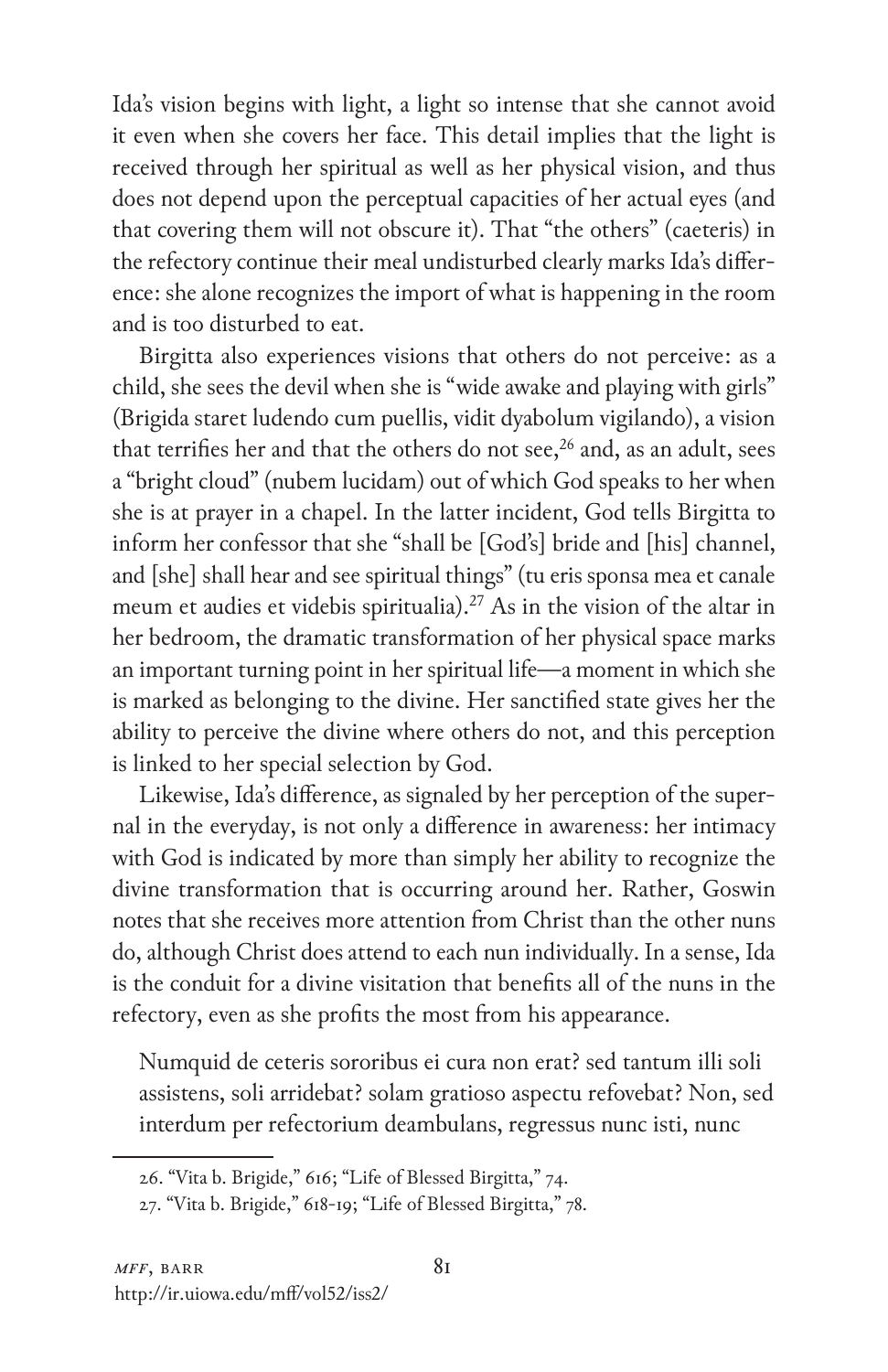illi, modicum & modicum se praesentabat, saepiusque regressus ad illam, facie ad faciem, morosius ei prae ceteris assistebat. Merito quidem, quoniam ardentiori amore & vehementiori desideria Deum prae ceteris frequentissime alliciebat, Deo adhaerens, Deum in se trahebat & a Deo in Deum tota trahebatur. Sorores in refectorio materiali corporalibus epulis reficiebantur; reficiebatur illa in refectorio amoris, spirituali edulio pascebatur.28

In coming to visit his beloved bride, did this child [Jesus] have no concern for the other nuns? Was it Ida alone that he met with? Ida alone that he smiled upon? Ida alone that he let bask under his gracious gaze? Indeed not! Rather did he, from time to time, do the rounds of the refectory, coming along now to this sister and now to that, presenting himself one short moment at a time to each, only the more often to come back to Ida herself and stand face to face before her (Gen. 32.30) more lingeringly than the rest. And deservedly so, since her love was more ardent and her desire more vehement, and therefore she allured God more frequently than did the others. In clinging to God (Ps. 72.28) she was drawing God to herself and at the same time her whole self was being drawn to God by God (John 6.44, 12.32). As for the sisters, they, in the material refectory, were being refreshed with bodily foodstuffs; but Ida, in the refectory of love, was being refreshed and pastured on spiritual fare.<sup>29</sup>

Of particular importance here is the contrast that Goswin lays out between the "material refectory" (refectorio materiali)—the physical space that Ida shares with her fellow nuns—and the "refectory of love" (refectorio amoris) in which she alone is nourished, a contrast that is underscored by the repetition of the word "refectory." The chiasmatic structure of the last sentence, which juxtaposes "reficiebantur" and "reficiebatur," and the contrast between "corporalibus" and "spirituali" emphasize the distinction between the physical space and the spiritual

<sup>28.</sup> Cawley, "Life of Ida," 54 (first Villers insert).

<sup>29.</sup> Goswin of Bossut, "Life of Ida," 59.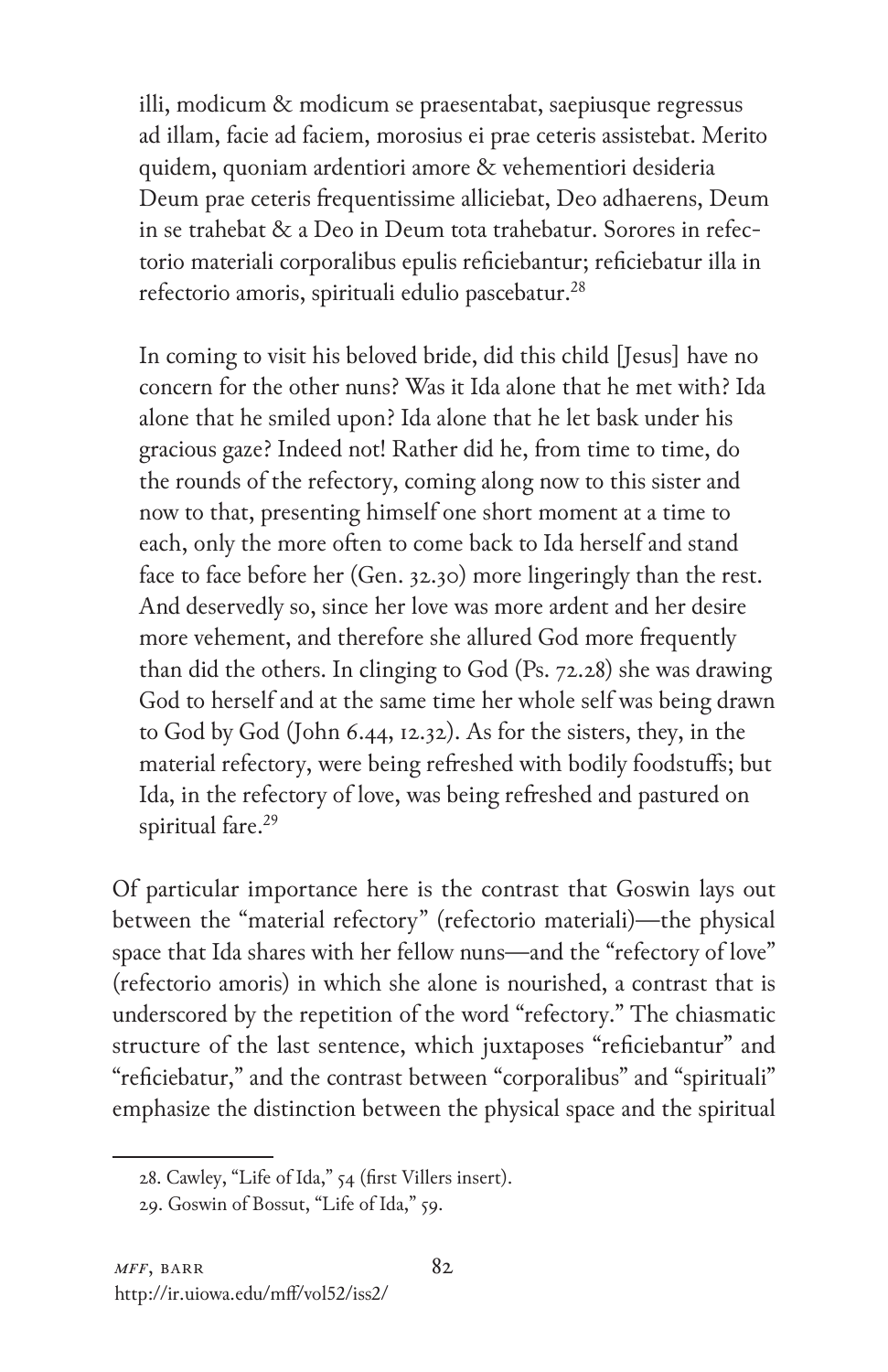domain that overlies it. This passage identifies Ida as a conduit for divine grace that extends to her community while also singling her out as being in closer union with Christ than her peers. Her dual nature as conduit for and recipient of grace is conveyed through the use of space and perception: the refectory is doubled, appearing as both the physical room in which her body sits and her companions eat, and as a spiritual refectory "of love" where she is nourished by Christ. This doubling and transformation of the refectory, which retains its usual, physical character even as it becomes a site of divine union, is emblematic of Ida's difference: she is at once present in the room with her sisters and apart, enjoying the company of Christ.

Margaret of Ypres (1216-1237), a beguine and one of Ida's near-contemporaries, is also described as perceiving the supernal in and through her physical surroundings. Although Margaret never took orders possibly lacking the money to do so—her commitment to religious practice ran deep; as a girl, she engaged in ascetic practices such as fasting on bread and water and scouring herself with thorns, and as a young woman—under the tutelage of the Dominican Friar Zeger—she renounced the world and strived to live a saint's life within her family home. In his biography of Margaret, Thomas of Cantimpré presents her as cruelly mistreated by her family, peppering her story with domestic anecdotes.30 While Margaret's life is very different from Ida's, Margaret also experiences a state of visionary transport. Unlike Goswin, however, Thomas shies away from describing this state in any detail. In fact, the *lack* of detail that Thomas provides underscores Margaret's difference and her heightened spiritual state. Listening to a sermon that, through her intervention, had been blessed by a "golden hand" (manus aurea) $31$  that

<sup>30.</sup> Barbara Newman, "Introduction," in *Thomas of Cantimpré: The Collected Saints' Lives: Abbot John of Cantimpré, Cristina the Astonishing, Margaret of Ypres, and Lutgard of Aywières*, trans. Margot H. King and Barbara Newman, ed. Barbara Newman, Medieval Women Texts and Contexts; 19 (Turnhout: Brepols, 2008), 37-38.

<sup>31.</sup> Gilles Gérard Meersseman, "Les Frères Prêcheurs et le mouvement dévot en Flandre au XIIIe siècle. [With an appendix containing 'Vita Margarete de Ypris']," *Archivum fratrum praedicatorum* 18 (1948): 122. Translation from Thomas of Cantimpré, "The Life of Margaret of Ypres," in *The Collected Saints' Lives*, 191.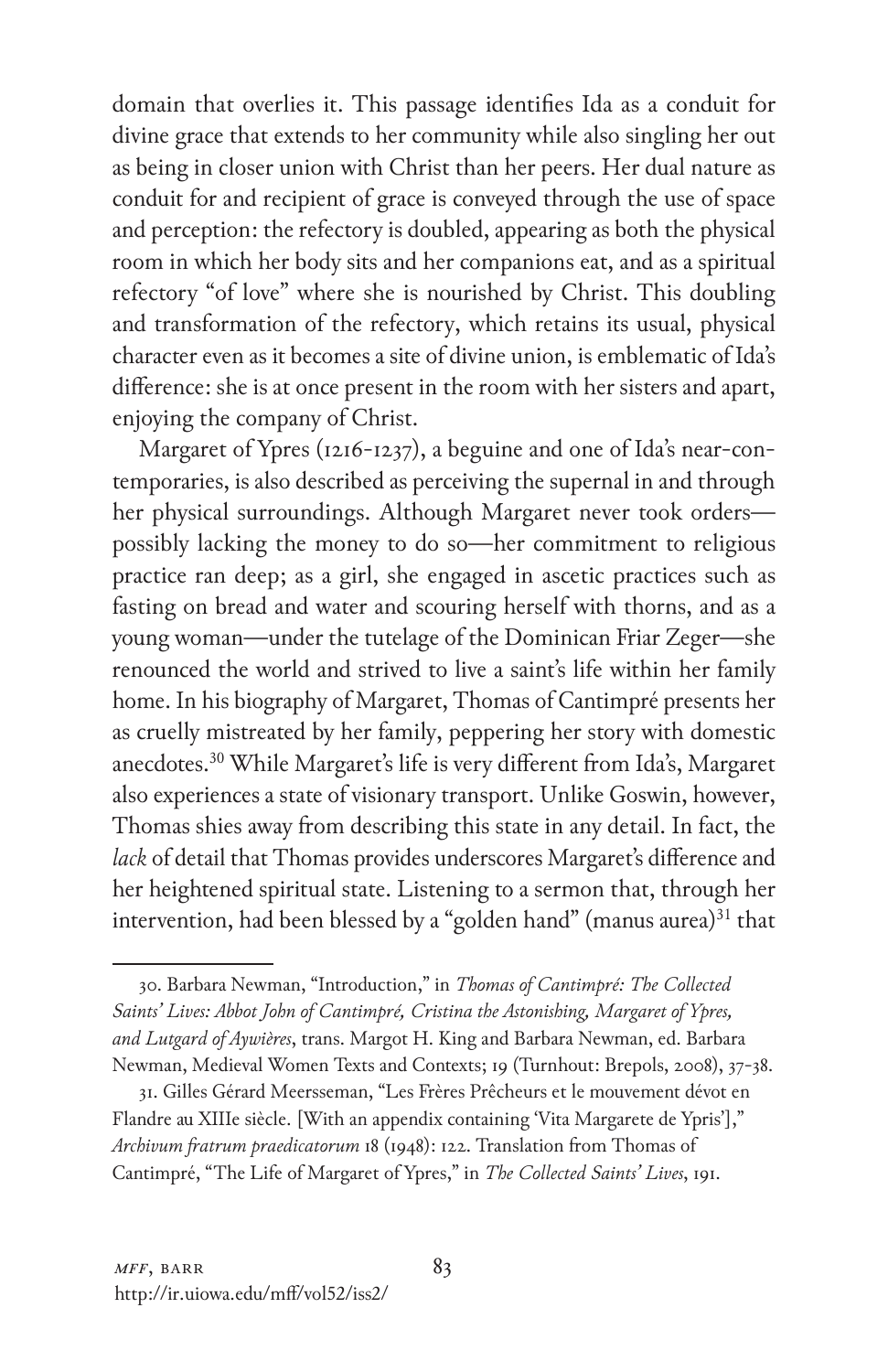appeared before her and the Dominican friar who preached it, Margaret sees herself lifted up into heaven:

Ipsa autem ancilla Christi nec benedictionis sue parte frustrata, cum frater in sermonis fine illud sponse in Canticis: "Trahe me post te, curremus in odorem unguentorum tuorum" elevatis ad celos oculis exclamasset, statim vidisse visa est se trahi celitus et in excessu mentis subito rapi. Ibi autem quid viderit, estimare quiem possumus, sed non effari.32

For her part, Christ's handmaid was not cheated of her share in the blessing. When the friar had lifted his eyes to heaven at the end of his sermon and exclaimed with the Bride, "Draw me after you; we will run in the fragrance of your ointments," she seemed at once to see herself drawn up to heaven and ravished in a sudden ecstasy. What she saw there, we can only guess but cannot say.<sup>33</sup>

Margaret's visionary rapture is triggered by the words of the sermon, but Thomas leaves to our imagination what she underwent in her ecstatic state. Where Goswin provides a detailed description of Ida's encounters with Christ, we are not invited to share in Margaret's vision.

Interestingly, the friar whose sermon prompted her rapture experiences a similar visionary displacement: after preaching, he "was filled inwardly with such sweetness of spirit that all day long he seemed to be strolling among the delights of paradise" (tanta dulcedine spiritus interius replebatur, ut tota die velut inter paradysi delicias versaretur).34 The friar, like Margaret, receives a blessing from the sermon, and, again like Margaret, that blessing is figured in spatial terms; he is, or seems to be, in paradise. But although Thomas does not elaborate on what the friar experienced, the friar's spiritual journey is not qualified by the evasive maneuver that the biographer uses in his description of Margaret's transport. This difference creates the impression that Margaret's spiritual journey to Heaven is more obscure, more beyond our grasp—and therefore of greater divine intimacy—than the friar's. As with Ida, her

<sup>32.</sup> Meersseman, "Frères," 122.

<sup>33.</sup> Thomas of Cantimpré, "Life of Margaret," 192.

<sup>34.</sup> Meersseman, "Frères," 122; Thomas of Cantimpré, "Life of Margaret," 192.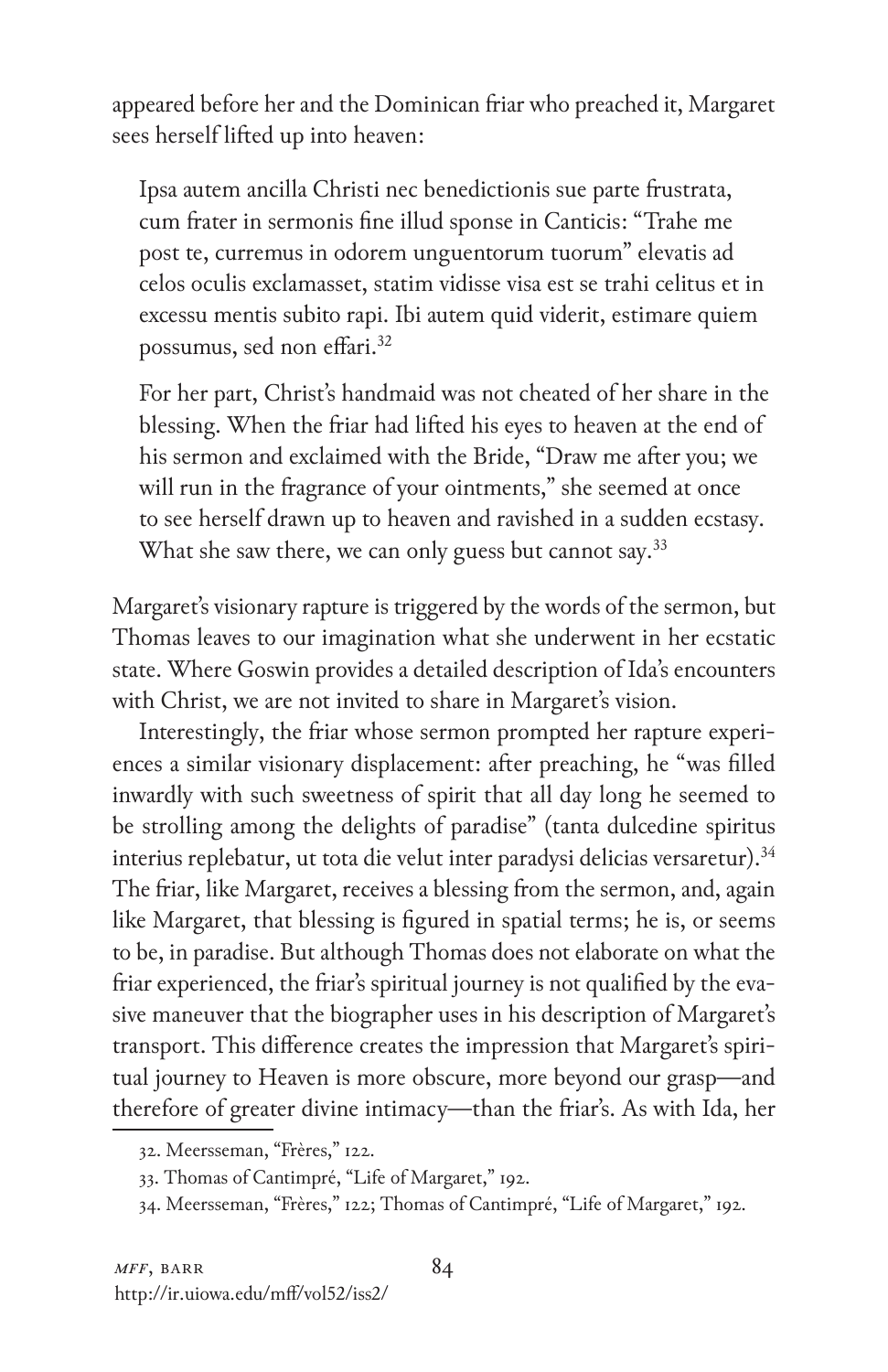visionary travel sets her apart from others, marking her as holier than they—and, by implication, holier than the *vita*'s readers.

But there is another difference between the descriptions of Ida's and Margaret's visionary transports, beyond the latter's ineffability: Ida's experience in the refectory emphasizes the duality of the space that she inhabits, its simultaneously material and spiritual qualities. The refectory is *at once* the material place of physical nourishment and the divinely imbued refectory of love, where the perceptive mystic receives spiritual nourishment. This duality is essential to the use of domestic spaces as means of accessing the divine through meditative and devotional activity. It is the ability to perceive (or, at least, to understand) the spiritual charge of everyday spaces—the movement along what Jaime Render refers to as the "vertical axis of contemplation"<sup>35</sup>—that enables the meditant or visionary to encounter God in the ordinary spaces of everyday life.

The simultaneity of the material and the spiritual realms that is essential to the visionary transformation of domestic space reflects what Margaret Wertheim characterizes as the "genuinely *dualistic* cosmology" characteristic of the medieval worldview. In her words, "the medieval world picture encompassed both a physical and a spiritual realm—it incorporated a space for body and a space for soul . . . both a physical order and a spiritual order"<sup>36</sup> which "mirror one another."<sup>37</sup> It is, however, the spiritual that constitutes the truer order of reality.<sup>38</sup>

<sup>35.</sup> Jaime Render, "Inner Space and Outer Regions in Medieval Meditative and Visionary Literature," *The Dulia et Latria Journal* 2 (2009): 79.

<sup>36.</sup> Margaret Wertheim, *The Pearly Gates of Cyberspace: A History of Space from Dante to the Internet* (New York, NY: W. W. Norton, 1999), 33. See also Carmel Bendon Davis, *Mysticism and Space: Space and Spatiality in the Works of Richard Rolle,*  The Cloud of Unknowing *Author, and Julian of Norwich* (Washington, DC: The Catholic University of America Press, 2008), 245.

<sup>37.</sup> Wertheim, *Pearly Gates*, 45.

<sup>38.</sup> Ibid., 120. Jeffrey Burton Russell, Wertheim's major source, explores this dual conception of space as it manifests in the philosophical systems of the medieval West in *A History of Heaven: The Singing Silence* (Princeton, NJ: Princeton University Press, 1997). Russell points out that the "moral cosmos, the cosmos as inherently meaningful, the Word uttered by God" was the primary focus of Aquinas and other philosophers of his time. "The Physical cosmos," he continues, "is the allegory of the truly real cosmos, which is God's utterance or song" (126).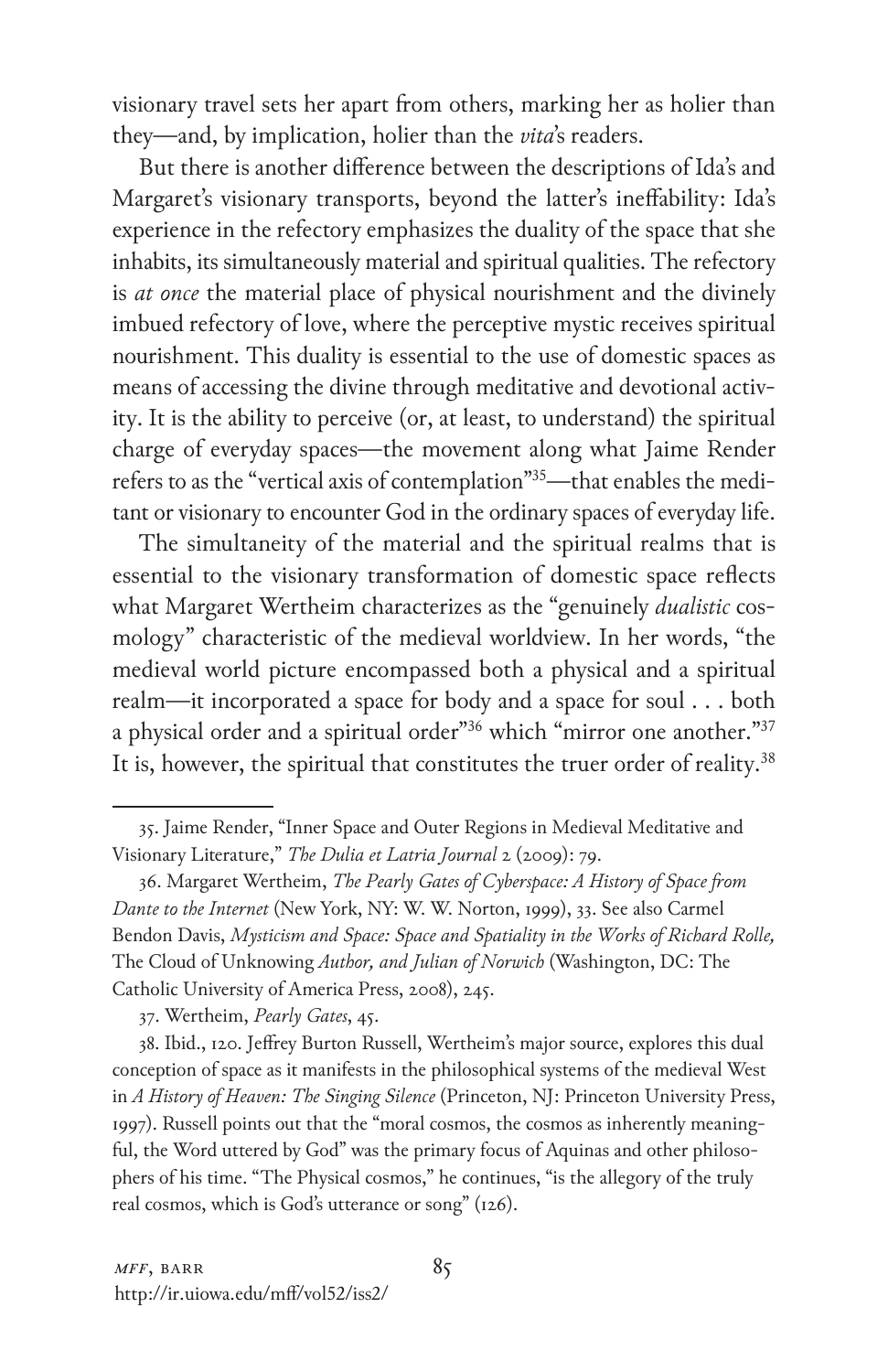Wertheim is not precisely suggesting a dualism between body and spirit, but rather what I would call the doubled view of the world that is entailed by the perception of God as immanent in creation. In other words, through, beyond, and within the materially perceptible realm of creation is the spiritually charged otherworld of the divine, glimpses of which can be caught in the state of rapture, vision, or devotional meditation. Juxtaposing mutually contradictory locations—the mundane and the transcendent—these heterotopias expose the reality of God. In hagiography, however, access to the heterotopic fusion of these sites is limited; the holy woman is singled out, marked by God, and therefore capable of penetrating the boundary between this world and the next. While hagiographies encourage emulation of their saints, their didactic function is largely restricted to celebrating the extraordinary sanctity of their subjects, rather than instructing the reader in such an approach to God. First-person visionary literature, on the other hand, although not presented as do-it-yourself guides to achieving a glimpse of the supernal, nonetheless differ from hagiographies in suggesting the permeability of the divine realm. As heterotopias, then, they accentuate openness where hagiographies suggest closure, shifting the emphasis of the Foucauldian characteristics towards the common foundational quality of these spaces and away from their status as markers of difference.

## **Common Vision: Divine Immanence in Visionary Literature**

Gertrude of Helfta, a thirteenth-century visionary, writer, and nun, has an initial vision of Christ that fundamentally relates to the inhabited space of St. Maria's cloister, where she lives. She recounts this vision in the first chapter of the autobiographical Book 2 of the *Legatus memorialis abundantiae divinae pietatis*. The vision converts her to what she indicates is a truly religious life, distinct from the life of a nun "in name only" that she has previously led. She writes,

Igitur in praedicta hora dum starem in medio dormitorii et secundum reverentiam Ordinis obvianti mihi seniori caput inclinatum erigerem, astantem mihi vidi juvenem amabilem et delicatum, quasi sedecim annorum, in tali forma qualem tunc juventus mea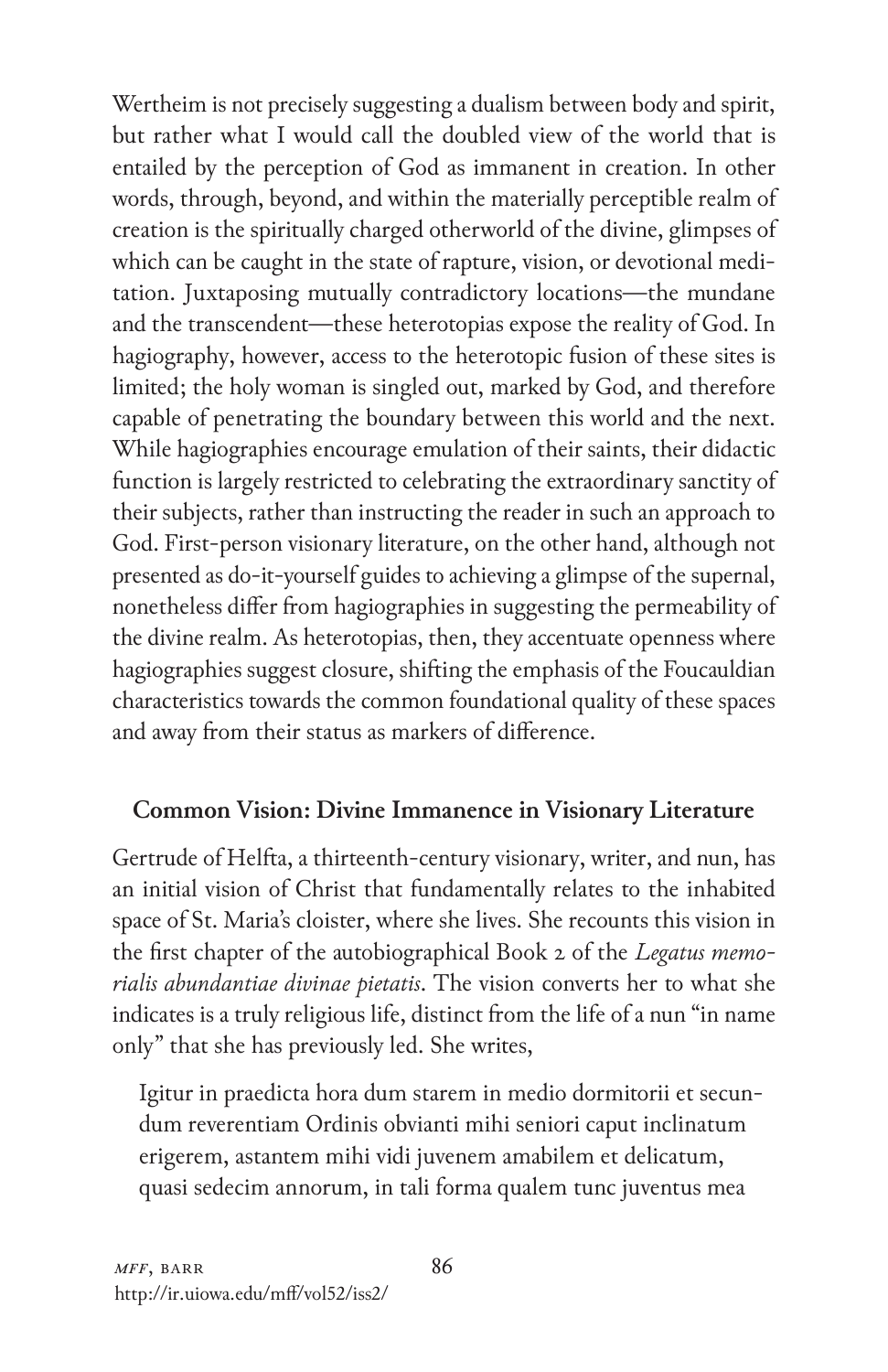exoptasset exterioribus oculis meis placiturum. Qui vultu blando lenibusque verbis dixit mihi: *Cito veniet salus tua; quare moerore consumeris? Numquid consiliarius non est tibi, quia innovavit te dolor?* Haec cum diceret, quamvis me corporaliter scirem in praedicto loco, tamen videbar mihi esse in choro, in angulo quo tepidam orationem facere consuevi, et ibi audivi sequentia verborum, scilicet: *Salvabo te et liberabo te, noli timere*. 39

I was standing in the middle of the dormitory. An older nun was approaching and, having bowed my head with the reverence prescribed by our rule, I looked up and saw before me a youth of about sixteen years of age, handsome and gracious. Young as I then was [twenty-five years old], the beauty of his form was all that I could have desired, entirely pleasing to the outward eye. Courteously and in a gentle voice he said to me: "Soon you will come to your salvation; why are you so sad? Is it because you have no one to confide in that you are sorrowful?"

 While he was speaking, although I knew that I was really in the place where I have said, it seemed to me that I was in the Choir, in the corner where I usually say my tepid prayers; and it was there that I heard these words: "I will save you. I will deliver you. Do not fear."40

The apparition of Christ (for the handsome youth is, of course, he) is specifically situated in the dormitory, occurring in the moment that Gertrude bows in accordance with her monastic rule. But the vision then translocates to another specific space in the cloister, juxtaposing the different places that Gertrude routinely inhabits and charging them with salvific power. While Gertrude knows that she is in the dormitory, she seems to be in the Choir; the two material spaces are layered, the one upon the other. Further, she seems to be in the particular corner of the Choir where she typically offers her "tepid prayers" (tepidam orationem).

<sup>39.</sup> Gertrude, the Great, of Helfta, *Oeuvres spirituelles*, t. 2,*: Le héraut, Livres I-II*, ed. Pierre Doyère, Sources Chrétiennes; 139 (Paris: Les Éditions du Cerf, 1968), 2.1.2.

<sup>40.</sup> Gertrude, the Great, of Helfta, *The Herald of Divine Love*, trans. Margaret Winkworth (New York, NY: Paulist Press, 1993), 95.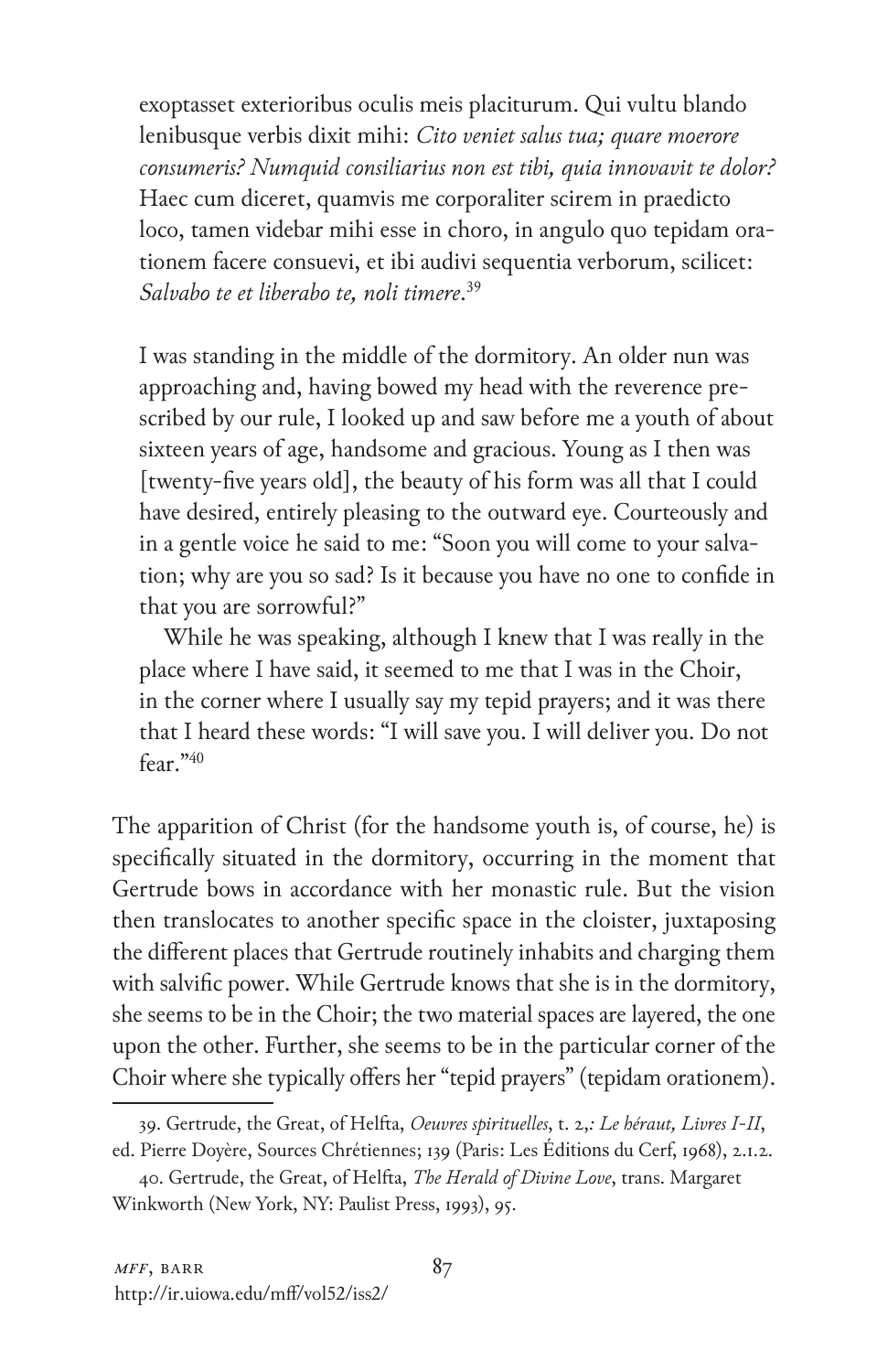Her experience of Christ in that very location radically reconfigures her habitual practice: the place that has been the site of her lukewarm, routine religious gestures is now the site of incipient mystical union.

Physical union with Christ occurs in the next passage of the *Legatus*, which adds yet another layer to her vision. Gertrude describes seeing a long, thorny hedge between her and the youth; as she is "almost fainting" (quasi deficiens) with desire for him, he lifts her up and places her beside him. It is then that she recognizes him as Christ.<sup>41</sup> The space of the dormitory has now been transformed not only into the Choir, but also through the apparition of this hedge, which signifies her distance from the divine and which is immediately overcome. The ordinary places of the cloister have become, in this vision sequence, intensely charged with the divine presence.

Gertrude (1256-ca. 1302) had lived at the convent of Saint Maria at Helfta from the age of about four,<sup>42</sup> and she received an extensive education there. The community of nuns at Helfta was remarkable for its literary output and mystical spirituality; in addition to Gertrude, Helfta in the late thirteenth-century was home to the prolific mystic Mechthild of Hackeborn; the beguine Mechthild of Magdeburg, author of *The Flowing Light of the Godhead* (*Das fliessende Licht der Gottheit*), who took refuge there in her old age; and the renowned abbess Gertrude of Hackeborn. Textual collaboration seems to have been the norm at Helfta, as well. Gertrude's own five-volume *Legatus memorialis abundantiae divinae pietatis* was authored by at least one other nun (Book 2 is the only one that Gertrude seems to have written herself ), and Mechthild of Hackeborn's visions were transcribed by other sisters at the convent. <sup>43</sup>

42. Officially a Benedictine convent, Saint Maria was essentially Cistercian in its practices. The issue of whether to call the convent Benedictine or Cistercian has been somewhat fraught in the area of Helfta studies.

43. For more on the composition of the *Legatus*, see Kurt Ruh, "Gertrud von Helfta: Ein neues Gertrud-Bild," *Zeitschrift für deutsches Altertum und deutsche Literatur*  121, no. 1 (1992): 1-20, http://www.jstor.org/stable/20658087; Laura M. Grimes, "Writing as Birth: The Composition of Gertrud of Helfta's *Herald of God's Loving-Kindness,*" *Cistercian Studies Quarterly* 42, no. 3 (2007): 329-45; and Anna Harrison, "'Oh! What Treasure Is In This Book?' Writing, Reading, and Community at the Monastery of Helfta," *Viator* 39, no. 1 (2008): 75-106, doi: 10.1484/J.VIATOR.1.100115.

<sup>41.</sup> Gertrude of Helfta, *Herald*, 95; *Leg*., 2.1.2.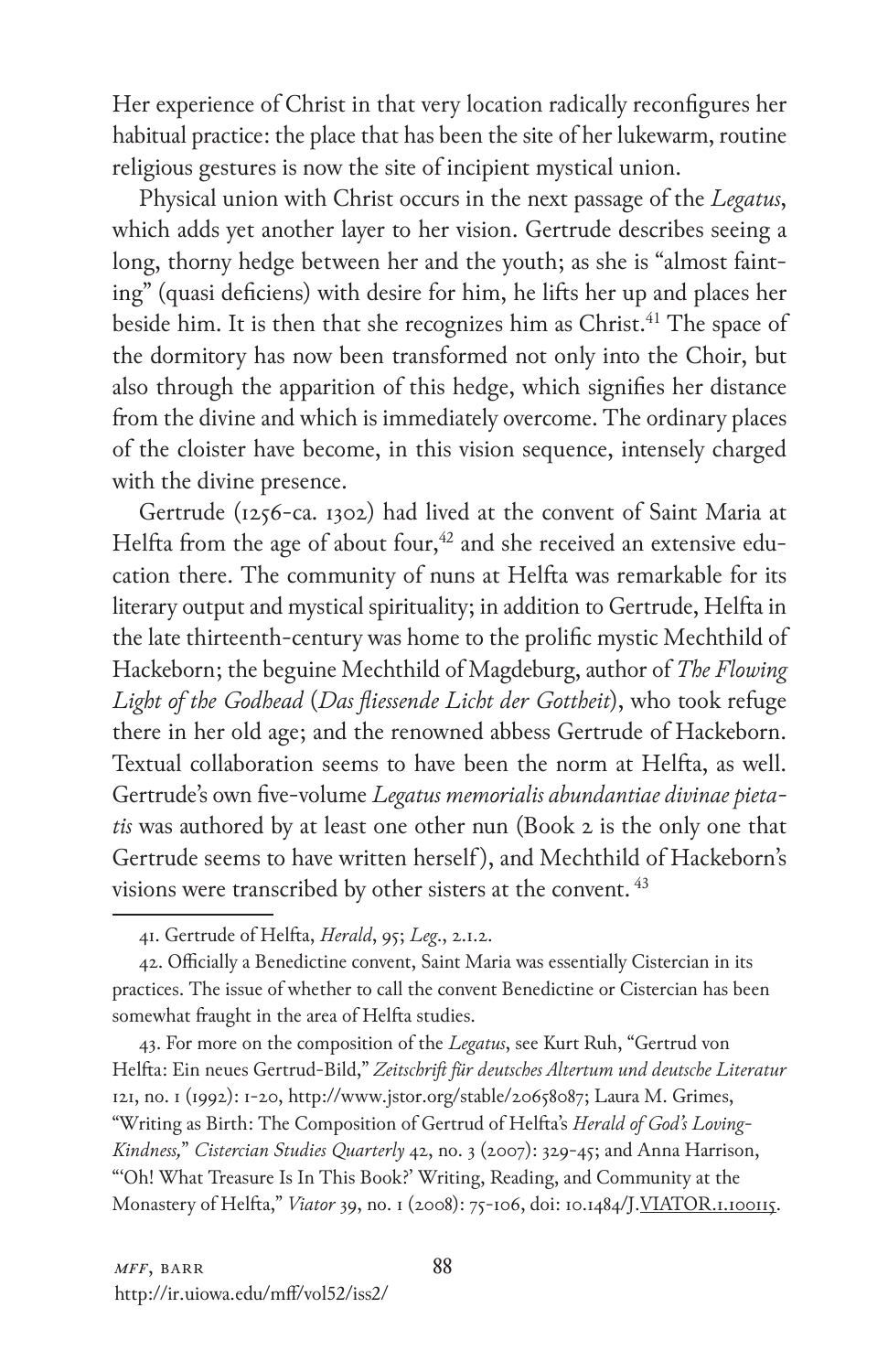The intensely supportive and intellectually self-sufficient nature of this community may have contributed to Gertrude's impulse to present her visions as shareable points of contact with the divine and to locate them so specifically within the cloister. Gertrude's story of her spiritual transformation would have had dramatic implications for her first readers; in particular, as Ulrike Wiethaus argues, her visions' location in the convent may have helped her sisters to develop similar relationships with God through their own living spaces. The references to specific locations, Wiethaus posits, "create a certain coherence and communicability between mystical and non-mystical states—and between the mystical teacher and her students."44 The ordinary, lived-in spaces of the cloister, such as the dormitory, can at a moment become the site of Christic union, and the lukewarm nun can be whisked into rapture in just as unexpected and immediate a fashion. Moreover, in Wiethaus's words, this use of spatial references would have "filled the literal spaces and thus daily routines of her monastery with the promise of spiritual encounters with the divine."45 Gertrude's immediate audience—her sister nuns at Helfta—were, of course, intimately familiar with the places that she describes, and reading or hearing the *Legatus* while also living in contact with these spaces would have evoked "new spiritual insight and spiritual transformation."46 Her visions are for their common profit and spiritual growth.

Indeed, Gertrude does not relate her vision in order to distinguish herself from her sister nuns or single herself out as an especially holy recipient of grace. She explicitly describes herself as hypocritical and weak in faith; she says that she had built up a "tower of vanity and worldliness . . . although, alas, I was—in vain—bearing the name and habit of a religious" (nitebaris turrim vanitatis et curialitatis meae . . . quamvis heu! inaniter nomen et vestem Religionis gestarem)<sup>47</sup> and repeatedly

<sup>44.</sup> Ulrike Wiethaus, "Spatial Metaphors, Textual Production, and Spirituality in the Works of Gertrud of Helfta (1256-1301/2)," in *A Place to Believe in: Locating Medieval Landscapes*, ed. Clare A. Lees and Gillian R. Overing (University Park: The Pennsylvania State University Press, 2006), 133.

<sup>45.</sup> Ibid., 136.

<sup>46.</sup> Ibid., 137.

<sup>47.</sup> Gertrude of Helfta, *Herald*, 95; *Leg.*, 2.1.2.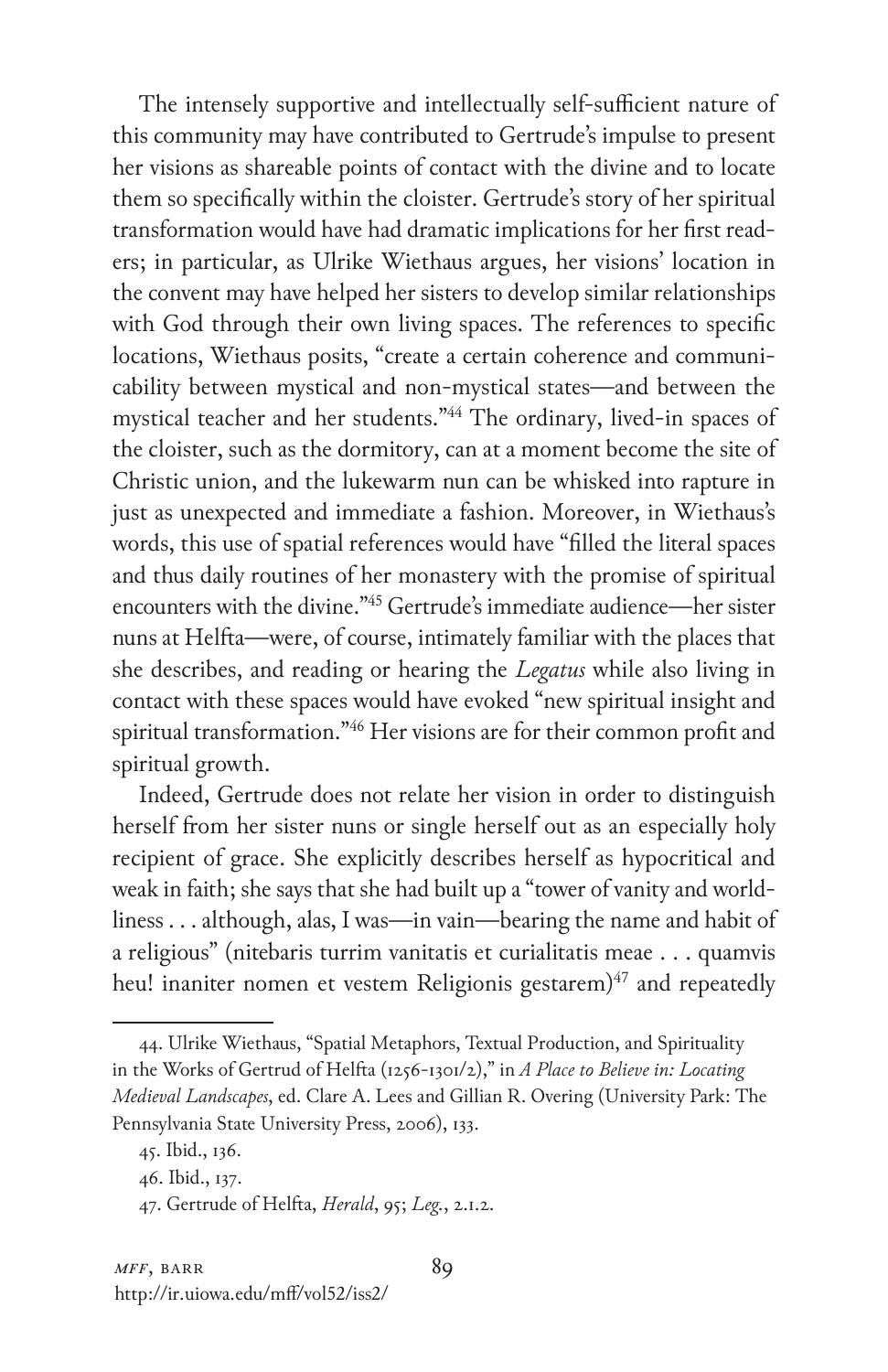describes herself as unworthy.<sup>48</sup> These expressions of humility may be conventional, but rhetorically they function in a manner entirely different from the descriptions of holy women and their visions that we find in third-person hagiography. Whereas the latter descriptions emphasize the inimitable holiness of their subjects, Gertrude's (and others') first-person accounts more typically emphasize the recipient's supposed lowliness, reminding the reader that God is capable of working in even the least worthy soul. The inclusion of visions that transform domestic space, I contend, exemplifies this generic difference. Far from the contrast posited between Ida, Margaret, or Birgitta and their contemporaries in the visions discussed in the first part of this essay, Gertrude's vision—like the others that I will discuss below—reminds the reader of divine immanence: God's presence in even the most ordinary spaces and the possibility of his breaking through at any time or in any place. This reminder creates avenues for the reader to experience, or at any rate contemplate, divine union in her own life.

The use of space in medieval mystical literature has been the subject of several recent studies.49 Carmel Bendon Davis, in her book *Mysticism and Space*, argues that spatiality can be applied to mystical experience to "reconcil[e] . . . the theological and the social parameters of mystical experience." In other words, focusing on space (in its many meanings) "allows mysticism to be understood as both a social construct in its exterior representations and yet, interiorly, as an authentic experience of God. This is achieved," Davis goes on, "by considering the mystical experience as being not only an exclusively 'inner' apprehension but also an embodied one that takes place in what I designate as *mystical space*."50 While Davis's conception of "mystical space" is more expansive than the physical, inhabited space that I am concerned with here—she takes

<sup>48.</sup> She refers to herself as "indigna" (*Leg.*, 2.21.1) and "indignissima" (*Leg.*, 2.22.1); she also calls herself "the most worthless of your [God's] instruments" (vilissimum instrumentum tuum, *Leg.*, 2.20.2; *Herald*, 122).

<sup>49.</sup> The excellent collection of essays edited by Elizabeth Cox, Liz Herbert McAvoy, and Roberta Magnani, *Reconsidering Gender, Time and Memory in Medieval Culture* (note 4), while not specifically about space, engages deeply with the intersections of temporality and spatiality, especially as it relates to feminist concerns.

<sup>50.</sup> Davis, *Mysticism and Space*, 5.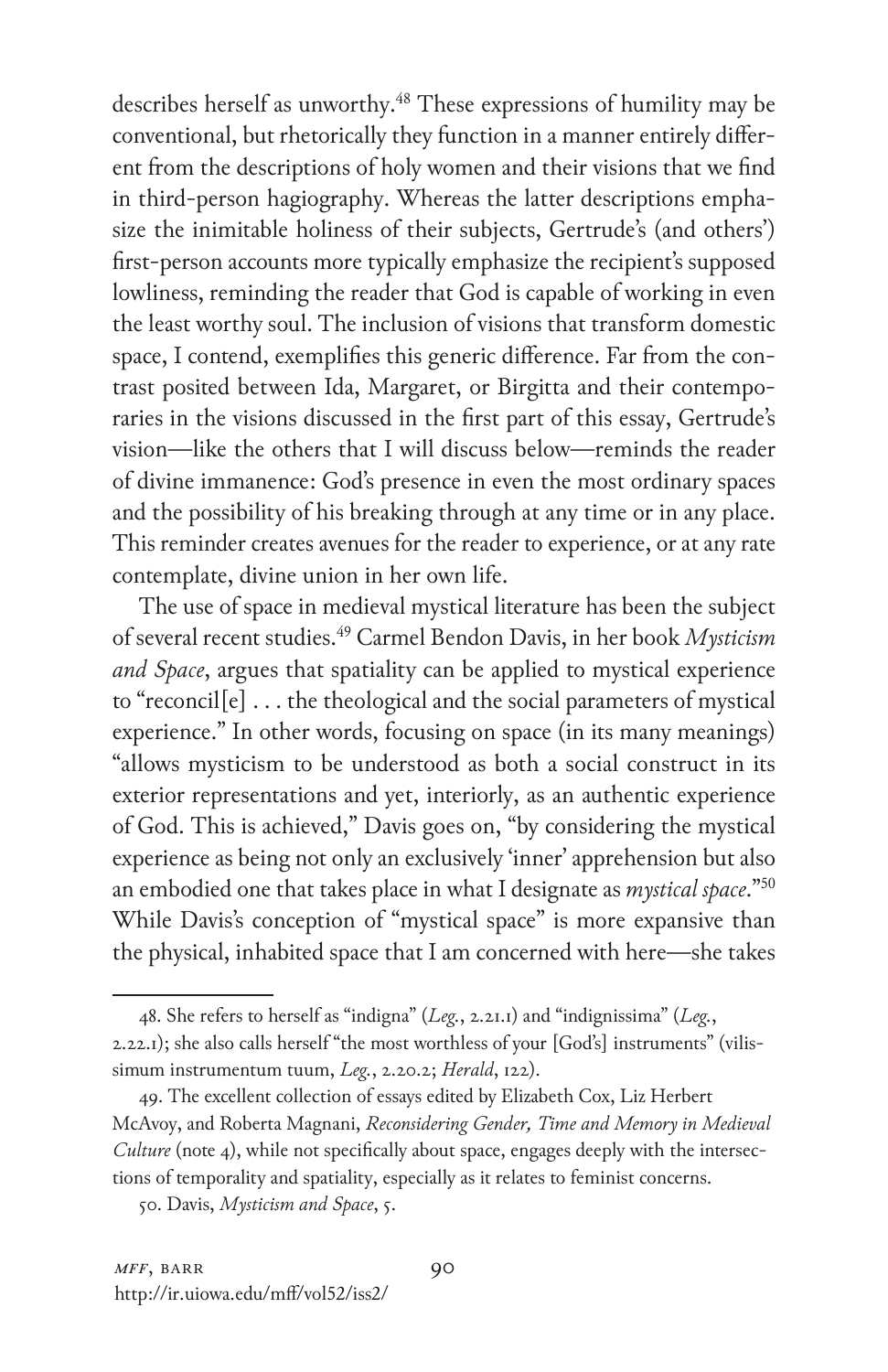into account all aspects of "the multifaceted space of mystical experience and its subsequent representations (social and textual)," including the conditions under which mystics lived $51$ —her approach emphasizes the possibility of regarding visionary transformations of space as simultaneously rhetorical (or socially constructed) and as an authentic means of accessing or conceiving of divine union. Her conception of space also retains the importance of embodiment to mysticism, recognizing that many mystics experienced the divine through their bodies, even if—as in the case of, for example, Julian of Norwich—the falling-away of the body is one of the central components of the mystical encounter.

Central to Davis's argument is the "mystical *mise en abîme*": the idea of "successive, perhaps concentric, layers of space as analogous to the various strata of experience that are constitutive of mystical space," at the center of which is God.<sup>52</sup> Conceived in spatial terms, the mystical experience dramatically illustrates divine immanence, showing the divine to be within the individual soul as well as fully containing the material world. It is this duality—the idea, developed by Augustine, of God as both container of and contained within all creation<sup>53</sup>—that makes possible the broader devotional utility of mystical accounts. By demonstrating the co-existence of the supernal within the material, these accounts offer readers a point of access to divine union, reminding her that even the ordinary space around her may be the site of an experience of God's presence. Hagiography, on the other hand, tends to veer away from this use of the transformative vision. While visions such as those discussed in the first part of this essay may emphasize the presence of God in the material world, their purpose is not to encourage the reader in her own devotional contemplation, but rather to underscore the holy woman's difference, her special and unusual relationship with God.

Monastic experience in general suggests the potential commonality

<sup>51.</sup> Ibid. Her fullest definition frames mystical space "as a space encompassing, and being encompassed by, physical space, social space, and textual space, with the possibility of God both 'outside' all those spaces as the initiator of mystical experience, and at the core of all spaces as the focus of the experience and, additionally, as present within all the other spatial strata" (6).

<sup>52.</sup> Ibid., 7.

<sup>53.</sup> Ibid., 36-38; Augustine, *Confessions*, 1.3.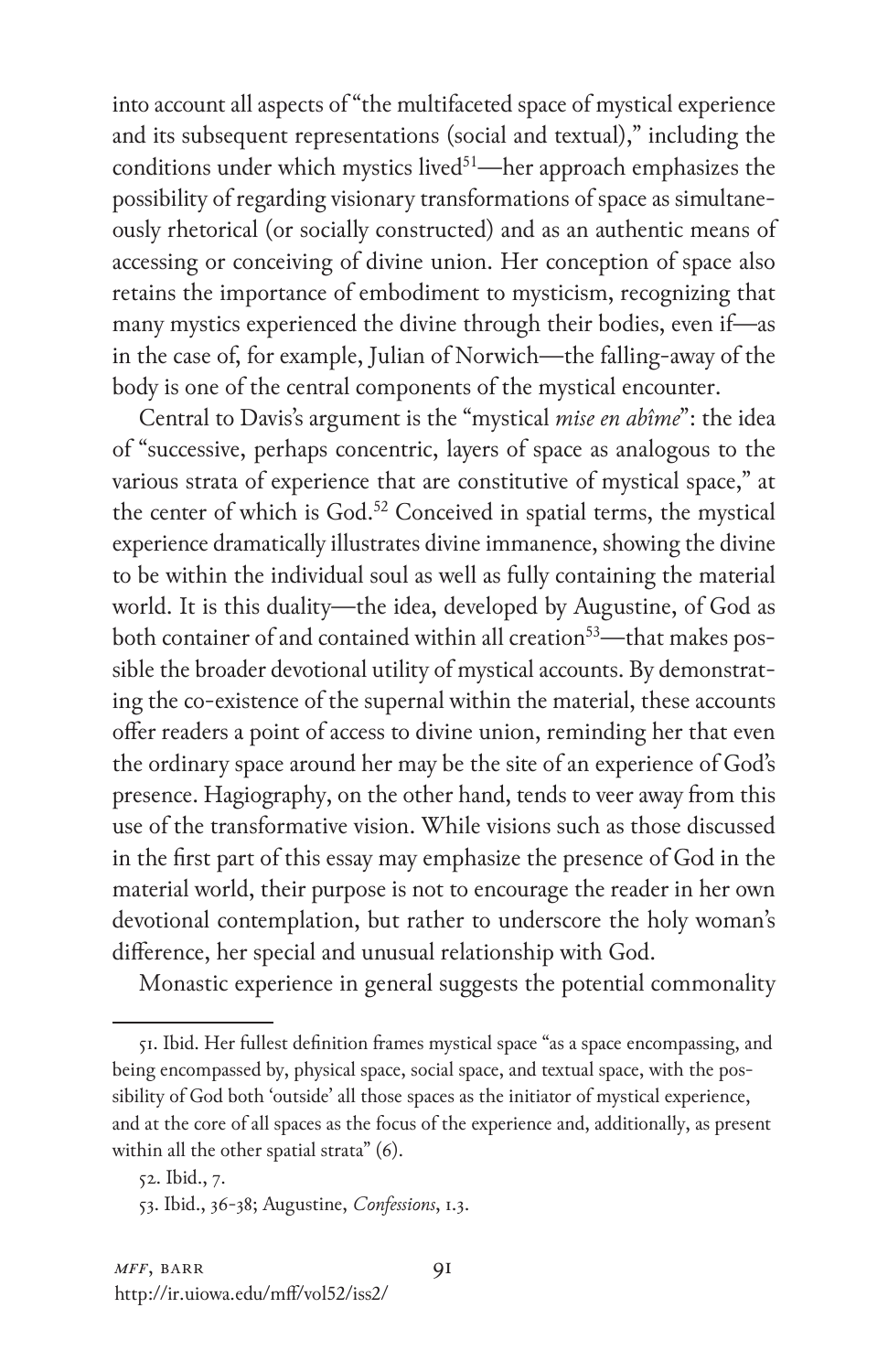of the direct encounter with God and its grounding in a shared physical space. Focusing specifically on the Rich Clares of Ghent, De Paermentier argues that the link between physical space and an opening to union with God can be discerned in the relationship between "public" and "private" space in medieval nuns' lives. She argues that regulations concerning the nuns' behavior in the space of their convent had the effect of reducing the scope of the nuns' private space and "largely push[ing it] to the spiritual level." But even this internal sphere, De Paermentier contends, was partially regulated by specific instructions and guidelines for spiritual practice.<sup>54</sup> The argument that claustration and its regulations direct the monastic towards divine union reinforces the idea that a domestic vision could be transferrable—that inhabited space (and its visionary or devotional transformation) could lead the meditant into an intimate experience of God.

One possible purpose of spatial transformations in first-person visions, then, is to direct the reader towards a mystical encounter of her own. By anchoring her visions in specific locations and devotional contexts, Gertrude suggests that common places and times can provide openings to the supernal. It is noteworthy that, elsewhere in the *Legatus*, the liturgy prompts many of Gertrude's visions, frequently triggering intimate contact with Jesus through liturgically appropriate re-presentations of events from his life.<sup>55</sup> For a nun, praying the liturgy and attending Mass is a shared experience, one that her sister nuns would have immediately understood on a lived, embodied level. Gertrude's

<sup>54.</sup> De Paermentier, "Experiencing Space," 65.

<sup>55.</sup> For treatments of the relationship between the liturgy and Gertrude's spirituality, see Mary Forman, "Visions 'Brimful of Love' during Christmas and Candlemas Liturgies in Gertrud of Helfta's *Legatus* II.16: A Study in *Lectio Divina*," *Mystics Quarterly* 32, no. 3-4 (2006): 1-18, http://www.jstor.org/stable/20716530; Cyprian Vagaggini, *Theological Dimensions of the Liturgy: A General Treatise on the Theology of the Liturgy*, trans. Leonard J. Doyle and W. A. Jurgens, rev. ed. (Collegeville, MN: Liturgical Press, 1976), 740; Jean Leclercq, "Liturgy and Mental Prayer in the Life of Saint Gertrude," *Sponsa Regis* 32 (1960): 1-5; Jessica Barr, *Willing to Know God: Dreamers and Visionaries in the Later Middle Ages* (Columbus: Ohio State University Press, 2010), 71-89; and Claire Taylor Jones, "*Hosta jubliationis*: Psalm Citation, Eucharistic Prayer, and Mystical Union in Gertrude of Helfta's *Exercitia spiritualia*," *Speculum* 89, no. 4 (2014): 1007.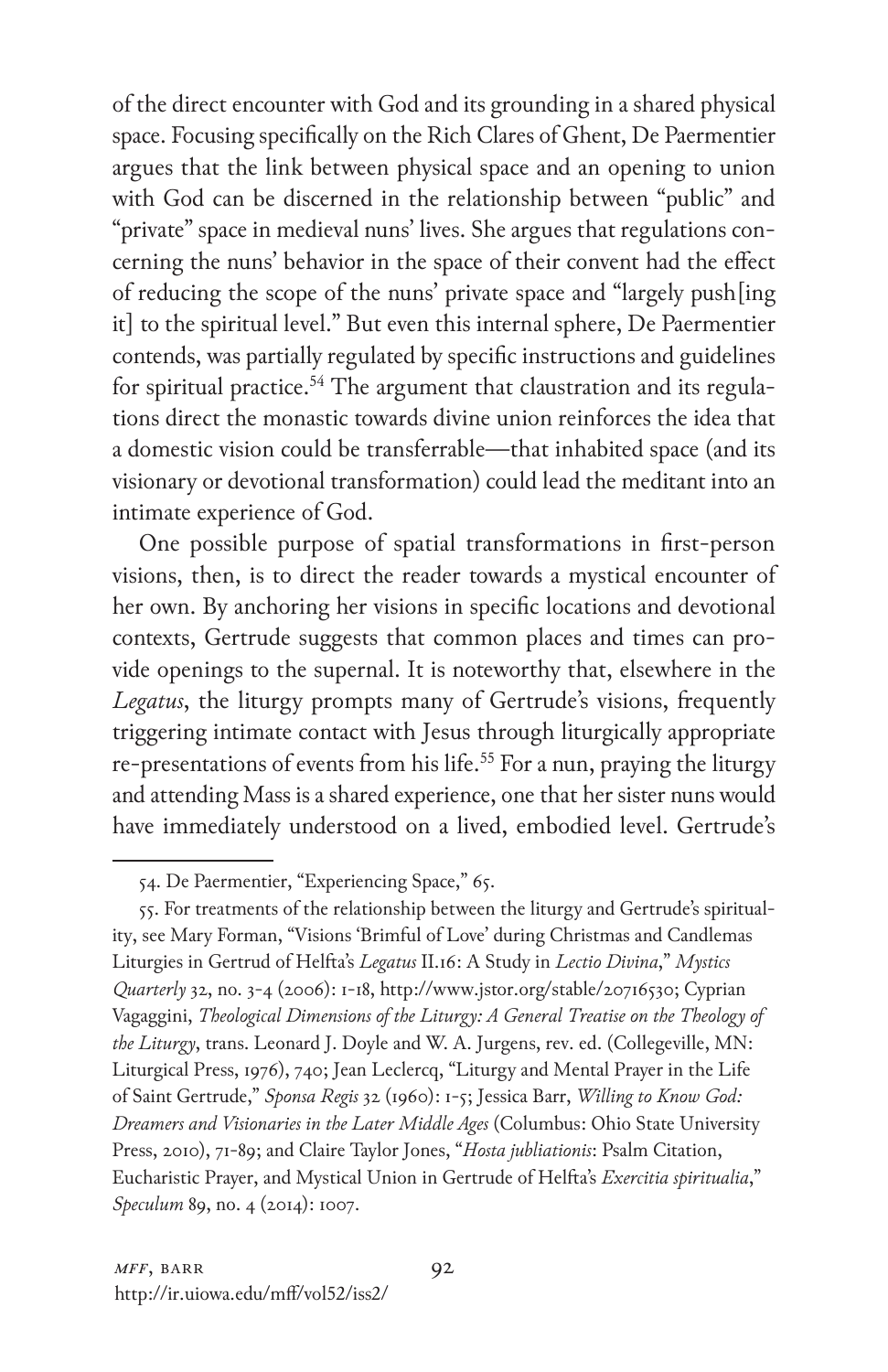grounding of many of her visions in this experience suggests their potential commonality: not only would her sisters have been present for many of her visionary transports, but their catalysts are available to them, too.

As a second example, the thirteenth-century beguine Hadewijch of Brabant has visions in shared space—in her case, while praying the canonical hours in church—that suggest a path to divine union for her readers. Although Hadewijch's visions are intensely personal, critics have argued that they are also a form of "mystagogy," or "the representation of mystical experience as a pedagogy for the reader's spiritual development."56 Within this framework, we can read her locating of the visions at specific sites and during specific canonical hours as establishing points of contact with the shared experiences of her audience. In the following example, the convergence of church rite with her own desire for love and her knowledge of how to seek it produces her vision. In Vision 7, she writes:

Te enen cinxendaghe wart mi vertoent in de dagheraet. Ende men sanc mettunen in de kerke ende ic was daer. Ende mijn herte ende mine aderen ende alle mine leden scudden ende beveden van begherten. Ende mi was alst dicke heeft gheweest, soe verwoedeleke ende soe vreseleke te moede dat mi dochte, ic ne war minen lief ghenoech ende mijn lief en vervulde minen niet, dac ic stervende soude verwoeden ende al verwoedende sterven.<sup>57</sup>

On a certain Pentecost Sunday I had a vision at dawn. Matins were being sung in the church, and I was present. My heart and my veins and all my limbs trembled and quivered with eager desire

<sup>56.</sup> Barbara Zimbalist, "Quotation and Imitation in Hadewijch's *Visioenen*: The Visionary and the Vernacular Voice of Christ," *Ons Geestelijk Erf* 83, no. 3 (2012): 217, doi: 10.2143/OGE.83.3.2182882. For more on Hadewijch's pedagogy, see Veerle Fraeters, "Handing on Wisdom and Knowledge in Hadewijch's *Book of Visions*," in *Women and Experience in Later Medieval Writing: Reading the Book of Life*, ed. Anneke Mulder-Bakker and Liz Herbert McAvoy (New York: Palgrave Macmillan, 2009), 149-68.

<sup>57.</sup> Hadewijch, *Visioenen*, ed. Frank Willaert (Amsterdam: Uitgeverij Prometheus, 1996), 78 (vis. 7, lines 1-10).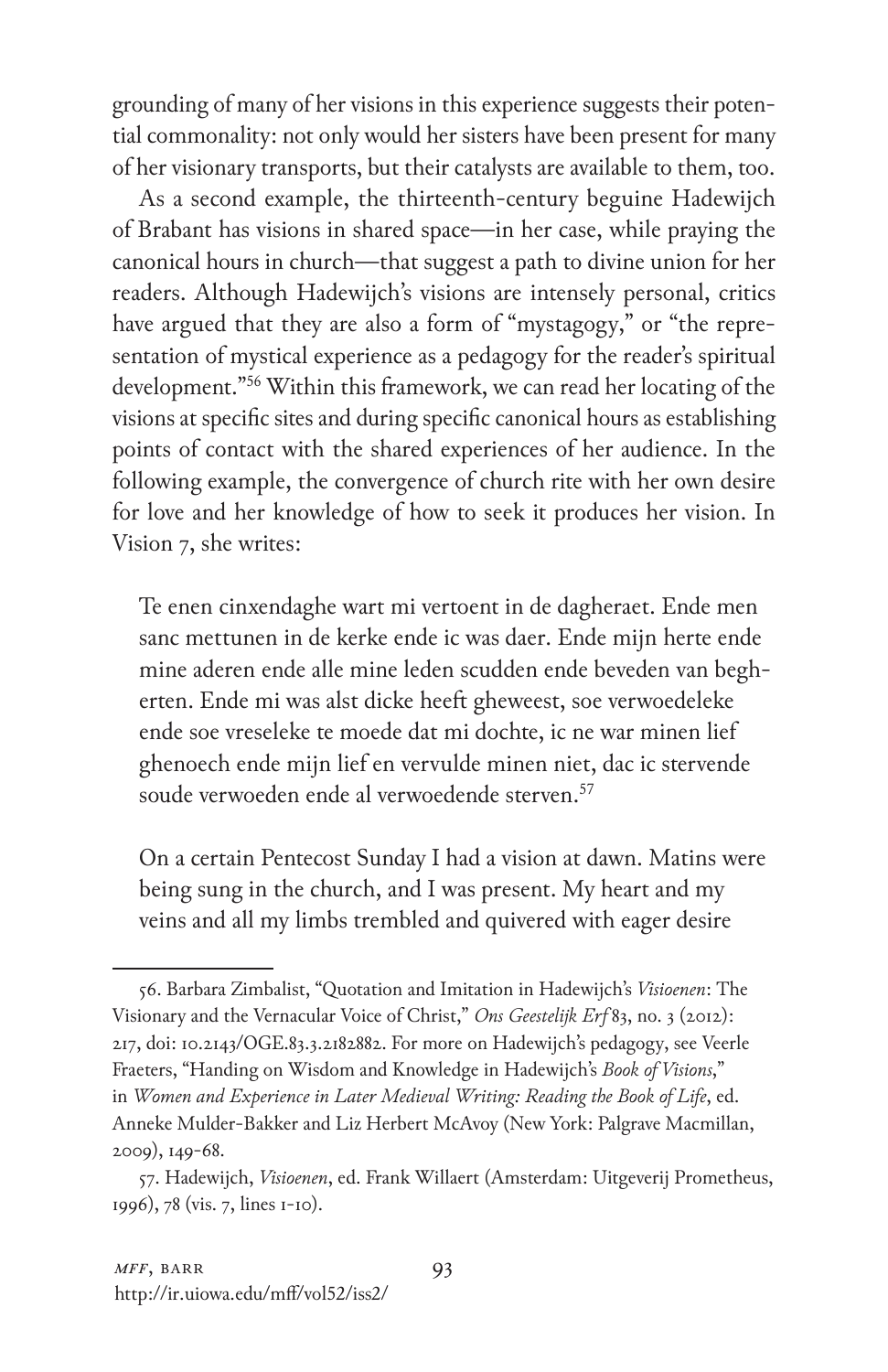and, as often occurred with me, such madness and fear beset my mind that it seemed to me I did not content my Beloved, and that my Beloved did not fulfill my desire, so that dying I must go mad, and going mad I must die.58

Hadewijch is a challenging writer, and her account of the desire for God obscure; she observes, in fact, that it is inexpressible in language and cannot be understood by those "who never apprehended Love as something to work for with desire, and whom Love had never acknowledged as hers" (al die, die de minne nie ne bekinden met begherten werken ende die vore minne nie bekint ne waren).<sup>59</sup> Yet she attempts to describe this desire and also the knowledge of Love, which led her to a vision of a great eagle and a complex vision of Christ as both child and man.<sup>60</sup> While the focus of her vision is on the inner orientation that led to the state of visionary rapture and not on the specific place in which it occurred, its location in church and its timing (Matins on Pentecost) ground the experience in a place and time that would be familiar to and replicable by her audience.

The didactic element of first-person spatial transformations in visionary literature—visionary "staycations," to return to my earlier term works in two ways. First, they demonstrate to readers the immanence of the divine in the mundane. In a second, related move, they are capable of wedding the particular theological implications of the mystical experience to the vision text's concern for the broader salvation of souls; they suggest that not just the individual reader, but Christians in general can benefit from the visionary's experience. This latter concern is especially apparent in Julian of Norwich's *Vision Showed to a Devout Woman*, also called the Short Text of the *Showings*. Throughout the *Vision*, Julian navigates a productive tension between the personal quality of her visions and their applicability to her "even cristens" (her fellow Christians). In an oft-quoted passage, she writes,

<sup>58.</sup> Hadewijch of Brabant, *The Complete Works*, trans. Mother Columba Hart (New York, NY: Paulist Press, 1980), 280.

<sup>59.</sup> Hadewijch, *Complete Works*, 280; *Visioenen,* 78 (vis. 7, lines 18-20).

<sup>60.</sup> Ibid., 80-82 (vis. 7, lines 57-93).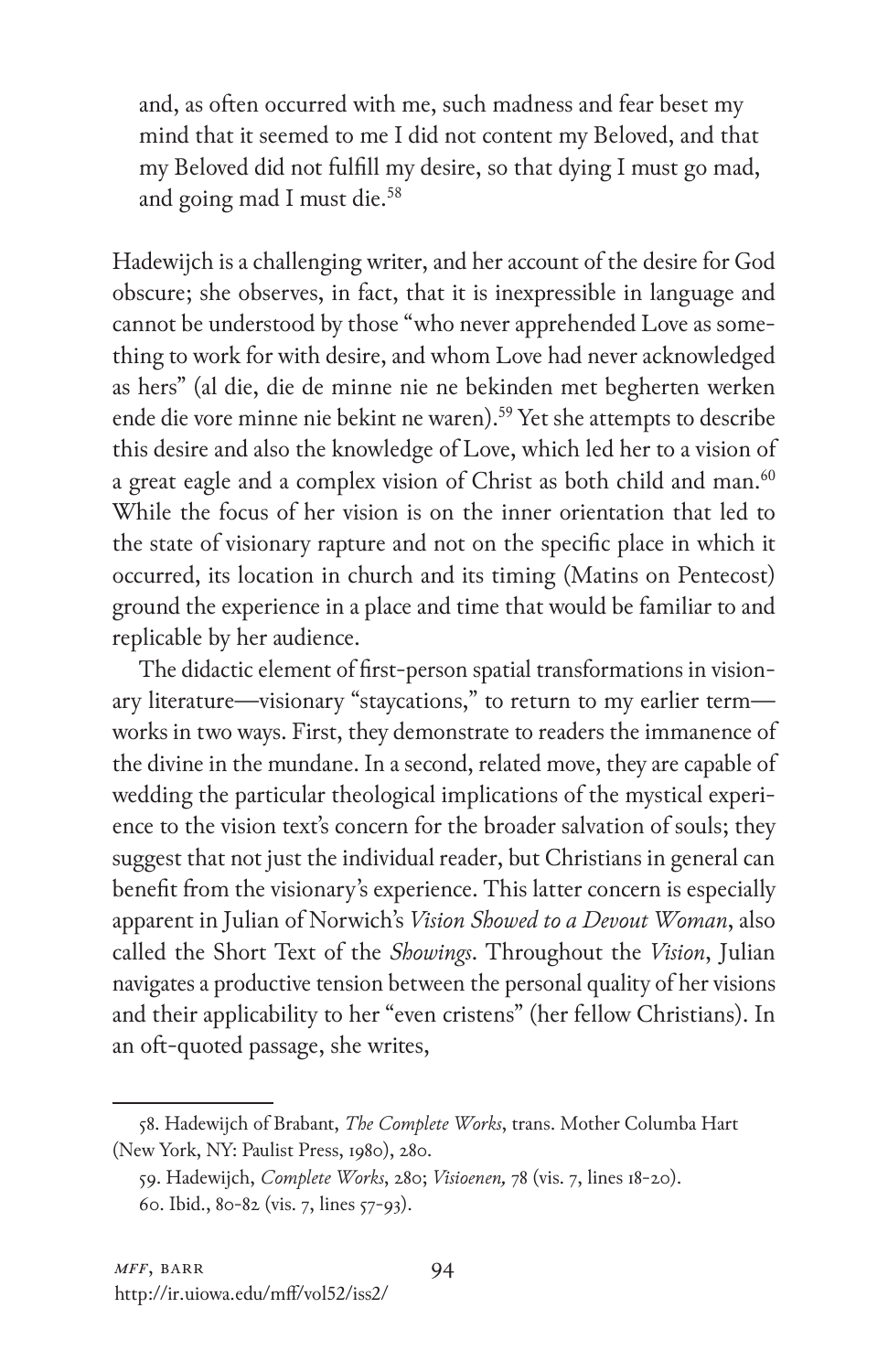Botte God forbede that ye shulde saye or take it so that I am a techere. For I meene it nought so, no I mente nevere so. For I am a woman, lewed, febille, and freylle. Botte I wate wele, this that I saye I hafe it of the shewinge of him that es soverayne techare. Botte sothelye charite stirres me to telle yowe it. For I wolde God ware knawen and min even christene spede, as I wolde be myself, to the mare hatinge of sinne and loving of God. Botte for I am a woman shulde I therfore leve that I shulde nought telle yowe the goodenes of God, sine that I sawe in that same time that it is his wille that it be knawen? And that shalle ye welle see in the same matere that folowes it after, if itte be welle and trewelye taken.<sup>61</sup>

Julian's reference to her sex and her disclaimers about teaching and preaching have rightly been the focus of much critical discussion. The passage also, however, underscores the importance of the visions' broader applicability and purpose: to profit others. As she points out earlier in the same chapter of the *Vision*, her visions "shulde be to everilke manne the same profitte that I desirede to myselfe . . . for it is comon and generale, as we ar alle ane. . . . For if I loke singularlye to myselfe, I am right nought. Botte in generalle, I am in anehede of charite with alle mine evencristende."62 This refrain of commonality, which hinges on the oneness of all Christians, appears in a variety of ways throughout both the *Vision* and the *Revelation* (or Long Text). Vincent Gillespie notes that the interpretive strategies demanded by Julian's writings elicit a state of "beholding" in the reader that is parallel to Julian's own;<sup>63</sup> her writing therefore becomes a means for her readers to experience something like her own visionary state. Instruction—not simply witness—is the primary purpose of Julian's writings.<sup>64</sup> In Robert Wright's words,

<sup>61.</sup> Julian of Norwich, "A Vision Showed to a Devout Woman," in *The Writings of Julian of Norwich*, ed. Nicholas Watson and Jacqueline Jenkins (University Park: Pennsylvania State University Press, 2006), 6.35-43.

<sup>62.</sup> Ibid., 6.13-15, 19-20.

<sup>63.</sup> Vincent Gillespie, "'[S]he do the police in different voices': Pastiche, Ventriloquism and Parody in Julian of Norwich," in McAvoy, *Companion to Julian of Norwich*, 193.

<sup>64.</sup> The universal impulse behind Julian's writing can be seen in what McAvoy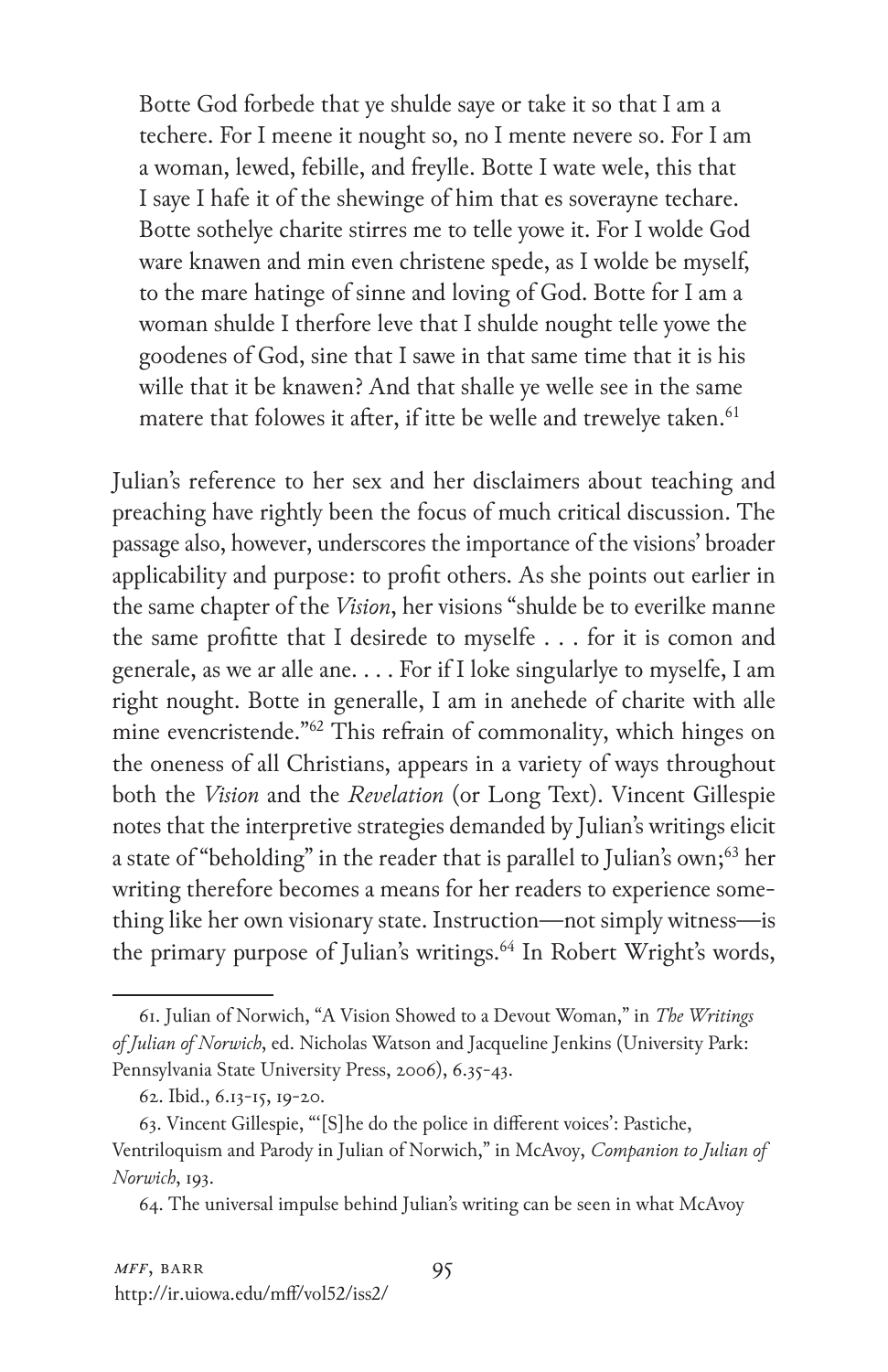"The experience of the showings—hers mystical, theirs [her readers'] literary—does not alone suffice"; rather, the shared communication of the visions and the readers' movement towards a greater love of God are her goals.<sup>65</sup> The visions appear to Julian personally, but their object is general and communal.

Although to a lesser extent in Julian than in Gertrude, the transformation of domestic space is one way that Julian renders her visions applicable and comprehensible to a larger audience. As Miles argues, space—both the physical space of the anchorhold and the inner space of her visions—is vital to Julian, and an understanding of how these spaces work contributes to our grasp of her theology.<sup>66</sup> Julian's imagery reflects complex negotiations of space: the hazelnut, simultaneously in Julian's hand and containing all that is made; the entry into Christ's side; the vision of the soul like a city in the middle of her heart, containing Christ enthroned within it.<sup>67</sup> These images culminate in the idea of the mutual indwelling of Christ and the soul, but at the same time their complexity and resistance to rational understanding reflect the incomprehensibility of this intertwined relationship.<sup>68</sup> The concept of space is thus crucial

calls the "gestation of a 'new' language with which to express an intensely embodied experience of mystical unity which incorporates both male and female." Liz Herbert McAvoy, "'For we be doubel of God's making': Writing, Gender and the Body in Julian of Norwich," in McAvoy, *Companion to Julian of Norwich*, 173. A number of scholars have remarked upon how the differences between the *Vision* and *Revelation* indicate the revelations' didactic purpose, as Julian refines her text to more directly instruct the reader. See, e.g., John C. Hirsh, *The Boundaries of Faith: The Development and Transmission of Medieval Spirituality* (Leiden: Brill, 1996), 71; Denise Nowakowski Baker, *Julian of Norwich's* Showings*: From Vision to Book* (Princeton, NJ: Princeton University Press, 1994), 54; and Felicity Riddy, "Julian of Norwich and Self-Textualization," in *Editing Women: The Thirty-First Annual Conference on Editorial Problems*, ed. Ann M. Hutchinson (Toronto: University of Toronto Press, 1995), 101-24.

65. Robert E. Wright, "The 'Boke Performyd': Affective Technique and Reader Response in the Showings of Julian of Norwich," *Christianity and Literature* 36. no. 4 (1987): 16.

67. Ibid., 157-58.

68. "Mutual indwelling of the soul and the unmade, unformed Godhead cannot be explained by metaphors bound by the rigidity of earthly space. By constantly layering,

<sup>66.</sup> Miles, "Space and Enclosure," 154.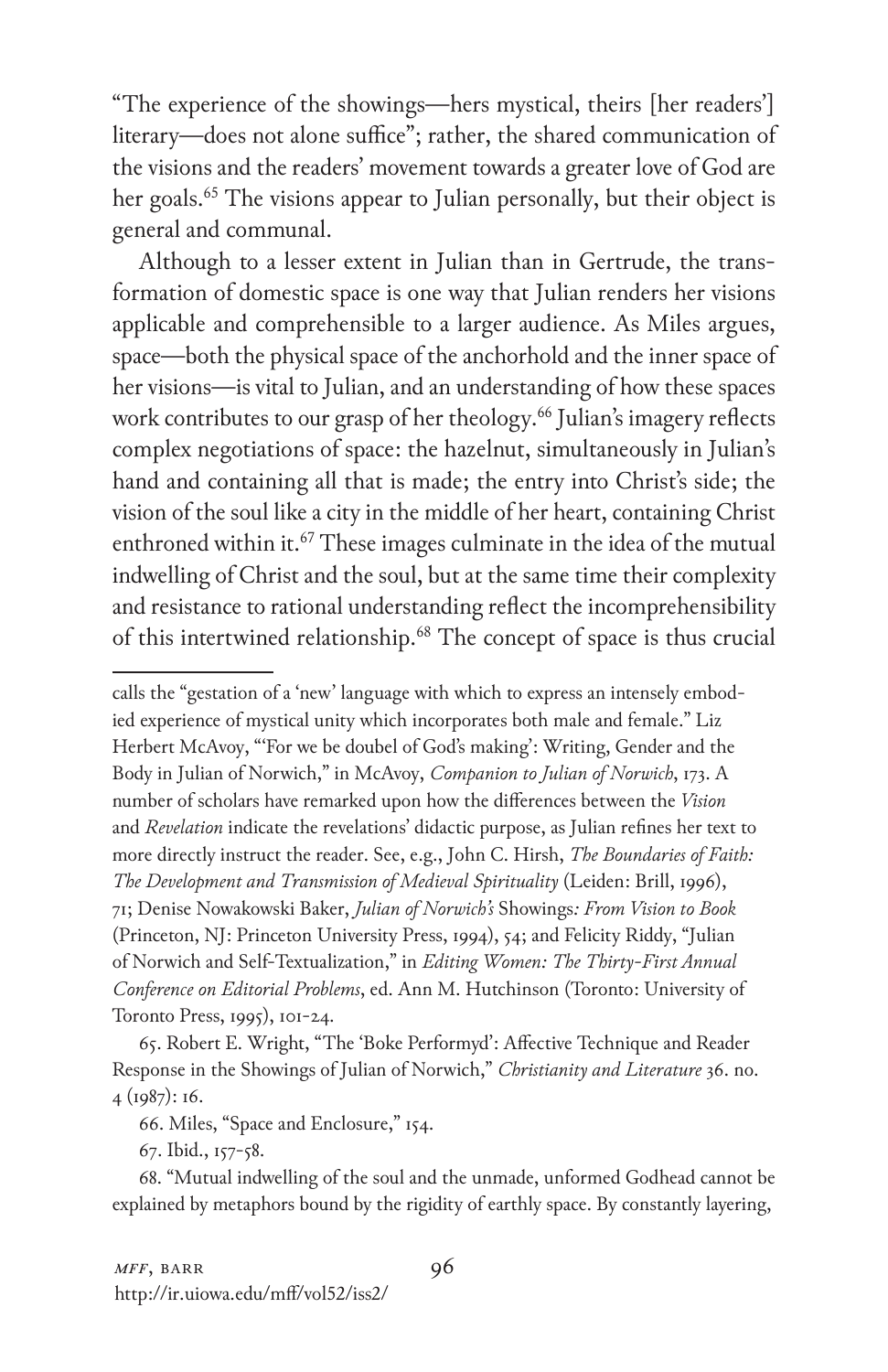to Julian's theology, and her language guides the reader towards thinking in spatial terms. The homeliness of Julian's imagery also signals the presence of God in the domestic, as Ena Jenkins argues; images such as the hazelnut, raindrops, and the scales of a fish are "grounded in . . . the domestic world in which she was formed."69 While the complex negotiations of space in the *Showings* reflect Julian's theological complexity, these deceptively simple images recall readers to ordinary experience in the inhabited world.

Throughout both the *Vision* and the *Revelation*, doubleness of vision—perceiving the presence of the divine in the material world and negotiating between her bodily visions and spiritual understanding—is a constant theme. This movement is most obviously signaled in Julian's reflections on how she saw, which I discuss below; however, as McAvoy argues, linguistic markers of temporality also indicate the double-space and double-time of her visions. The shift between linear, sequential narration and divine disruptions—frequently marked with the word "sodenly," indicating a temporal break as well as a change in vision—demonstrates that the transformation of space is also a transformation of time.<sup>70</sup> McAvoy sees this as a feminine temporality, subverting "phallic" linearity and thereby extending the applicability of her visions to a broader audience.<sup>71</sup> While McAvoy is primarily concerned

inverting and repeating images of enclosure Julian effectively convinces the reader of both the loving presence of an eternally enclosing divinity and the incomprehensibility of that presence." Miles, "Space and Enclosure," 161.

<sup>69.</sup> Ena Jenkins, "Julian's *Revelation of Love*: A Web of Metaphor," in McAvoy, *Companion to Julian of Norwich*, 183.

<sup>70.</sup> Gillespie also comments briefly on the disruptive effect of "sodenly" in Julian's narratives, seeing its use as one strategy for performing the unpredictability of "divine logic" in the text. Gillespie, "'[S]he do the police,'" 198.

<sup>71.</sup> Liz Herbert McAvoy, "Gendered Strategies of Time and Memory in the Writing of Julian of Norwich and the Recluse of Winchester," in Cox, McAvoy, and Magnani, *Reconsidering Gender, Time and Memory in Medieval Culture*, 105. Also commenting on the applicability of Julian's visions to a broad audience, Christopher Abbott argues that Julian presents herself as the non-mystical reader, enabling the reader to identify with her and vicariously receive her revelations through the descriptions of the visions. Christopher Abbott, *Julian of Norwich: Autobiography and Theology* (Rochester, NY: D. S. Brewer, 1999), 21.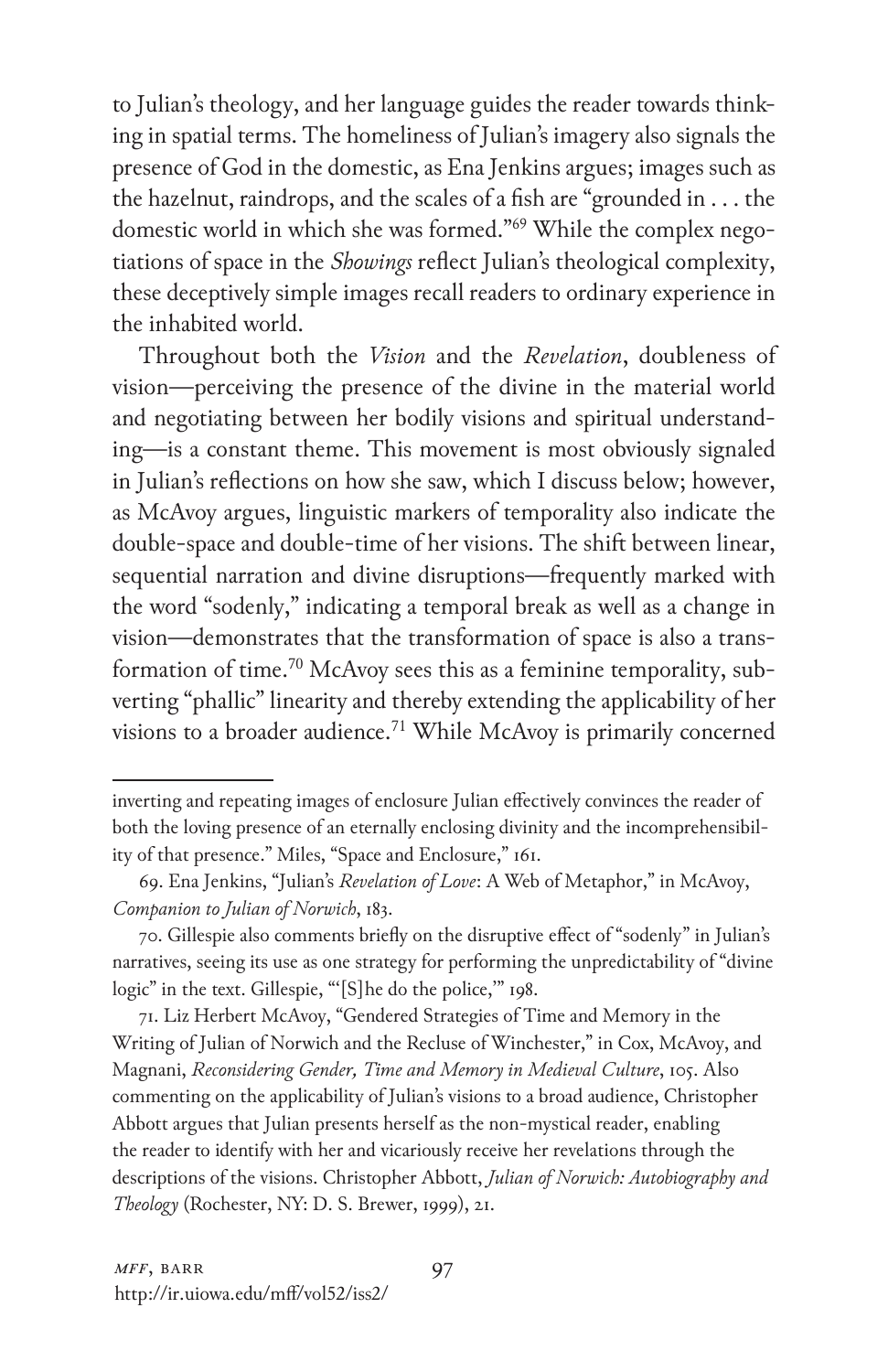with temporality, her comments pertain to the transformed spatiality of Julian's work, as well: by locating her visions within these radical, spontaneous disjunctures, she indicates their universal potential—the idea that they could break through the mundane at any moment, in any place.

Within her visions, too, the multiple ways of seeing that Julian describes perform the overlaying of the spiritual upon the mundane and point to the ubiquity of God. Her revelations appear to her both bodily and spiritually; for example, in section 8 of the *Vision*, her bodily vision of Christ's face suffering the effects of the Passion leads to a spiritual vision of "God in a pointe," which she sees "in mine understandinge" (rather than "with bodely sight," as she sees Christ's face).72 As Marion Glasscoe explains, Julian uses "ghostly sight" to refer to the spiritual insights that she gleans from her visions, whereas the "bodily sight" signifies what she perceives with her eyes (while "word formed in my understanding," another recurring phrase, refers to the linguistic perceptions that she receives while in a visionary state).<sup>73</sup> The visions seen with her bodily eye focus on the revelation of Christ's torments upon the crucifix; Julian witnesses his suffering and death in the actual crucifix that is held before her as she suffers her own illness, and this witnessing brings her to a fuller, experiential understanding of his salvific pains.<sup>74</sup> The specific details of his physical suffering—for example, the drying and shriveling of his face<sup>75</sup>—express the spiritual import of his death; his dryness, then, indicates both his "bodilye" thirst and the "gastelye" thirst<sup>76</sup> that is "the luff-langinge that lastes and ever shalle to we see that sight [the unity of humanity in the trinity] atte domesdaye."77 The visions of Christ's physical suffering to which Julian alone is privy lead directly to a deepened spiritual understanding of the significance of his Passion.

<sup>72.</sup> Julian of Norwich, "Vision," 8.9 and 8.1.

<sup>73.</sup> Marion Glasscoe, *English Medieval Mystics: Games of Faith* (London: Longman, 1993), 223.

<sup>74.</sup> Miles argues that Julian's motionlessness in her illness, by freeing her from temporal constraints, enables the "apophatic immensity" of her visions. Miles, "Space and Enclosure," 158.

<sup>75.</sup> Julian of Norwich, "Vision," 10.1-11.

<sup>76.</sup> Ibid., 10.13.

<sup>77.</sup> Ibid., 15.12-13.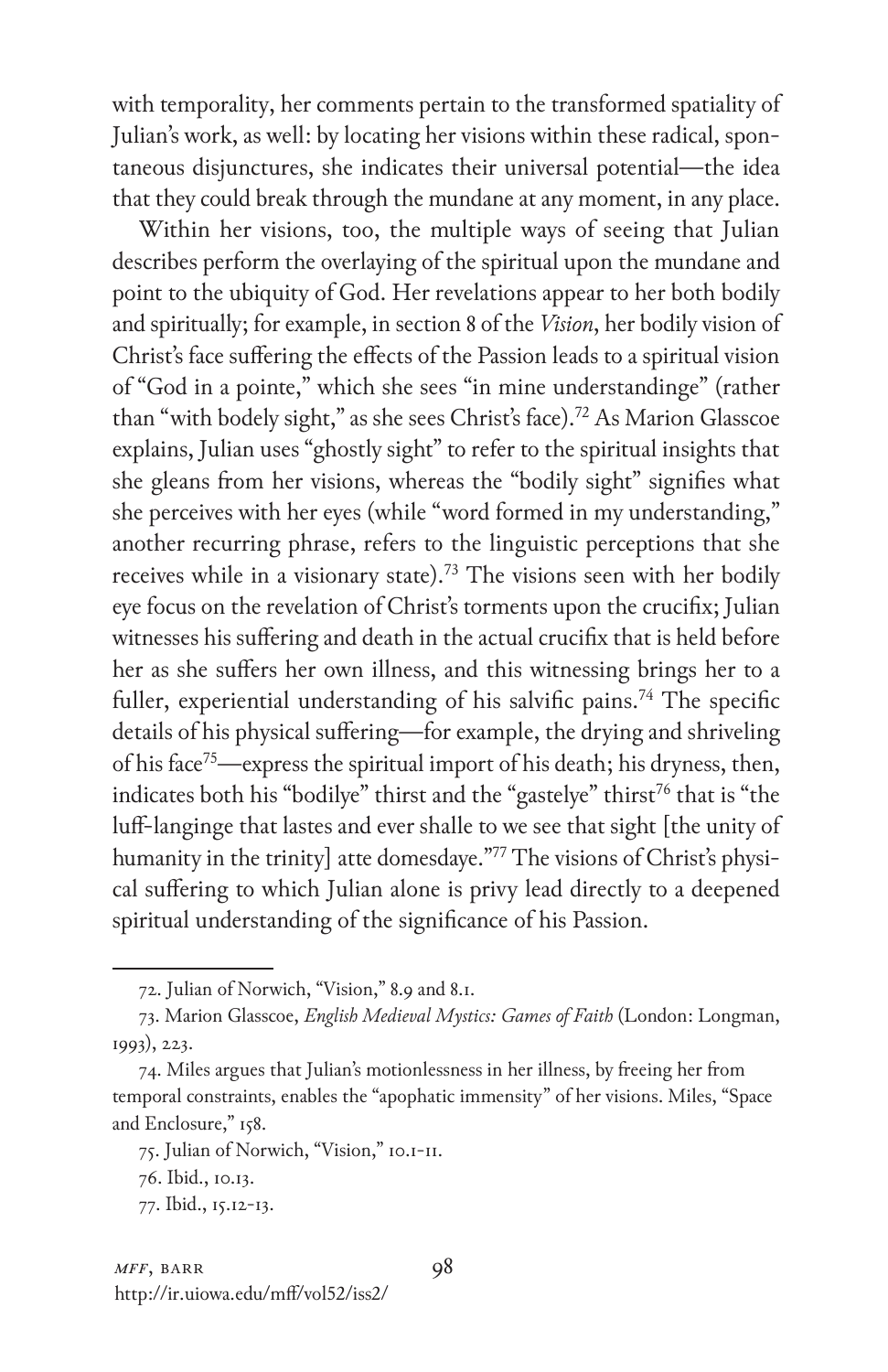Julian's bodily visions signify the transformation of her material surroundings and indicate the presence of the divine in her sickroom, and these visions are also associated with the applicability of her visions to her fellow Christians. As she says, "ye that heres and sees this vision and this techinge that is of Jhesu Criste to edification of youre saule, it is Goddes wille and my desire that ye take it with als grete joye and likinge as Jhesu hadde shewed it yowe as he did to me."78 The text makes the vision—and its associated lessons—virtually visible to the reader. Critics have noted that Julian's descriptions of her visions could function as a kind of map to devotional meditation on the Passion.79 As such, the intensely graphic detail included in her descriptions of the bodily visions invite the reader into a vicarious experience of them, allowing us to undergo textually what Julian experienced visually. This process is an extension of anchoritic meditation. In Lazikani's words, "The anchorhold is a space that immerses [one] in the suffering and delectable body if Christ<sup>780</sup>: the "deeply active" process of remembering Christ's body that anchorites are exhorted to undertake effects a spatio-temporal displacement through the memorializations of Christ's Passion. Julian's text—and her visions, and her meditations on the visions—function in much the same way, transforming first her sickroom and then her anchorhold into sites of divine union. And the text itself, by guiding the reader through her experiences and reflections, makes the book into a vehicle for a similar displacement.

## **Conclusion**

Although this essay is by no means exhaustive in its analysis of the use of spatial transformations in visionary and hagiographic texts, it does, I hope, point beyond these few specific examples to some more general implications for medieval religious literature. In particular, I would stress the way that this single trope can be deployed for two significantly different ends: in the case of hagiography, to mark the absolute difference

<sup>78.</sup> Ibid., 6.7-10.

<sup>79.</sup> Denise Baker discusses the relationship between Julian's experience and programs of devotional meditation in *Julian of Norwich's* Showings*: From Vision to Book*.

<sup>80.</sup> Lazikani, "Remembrance," 83.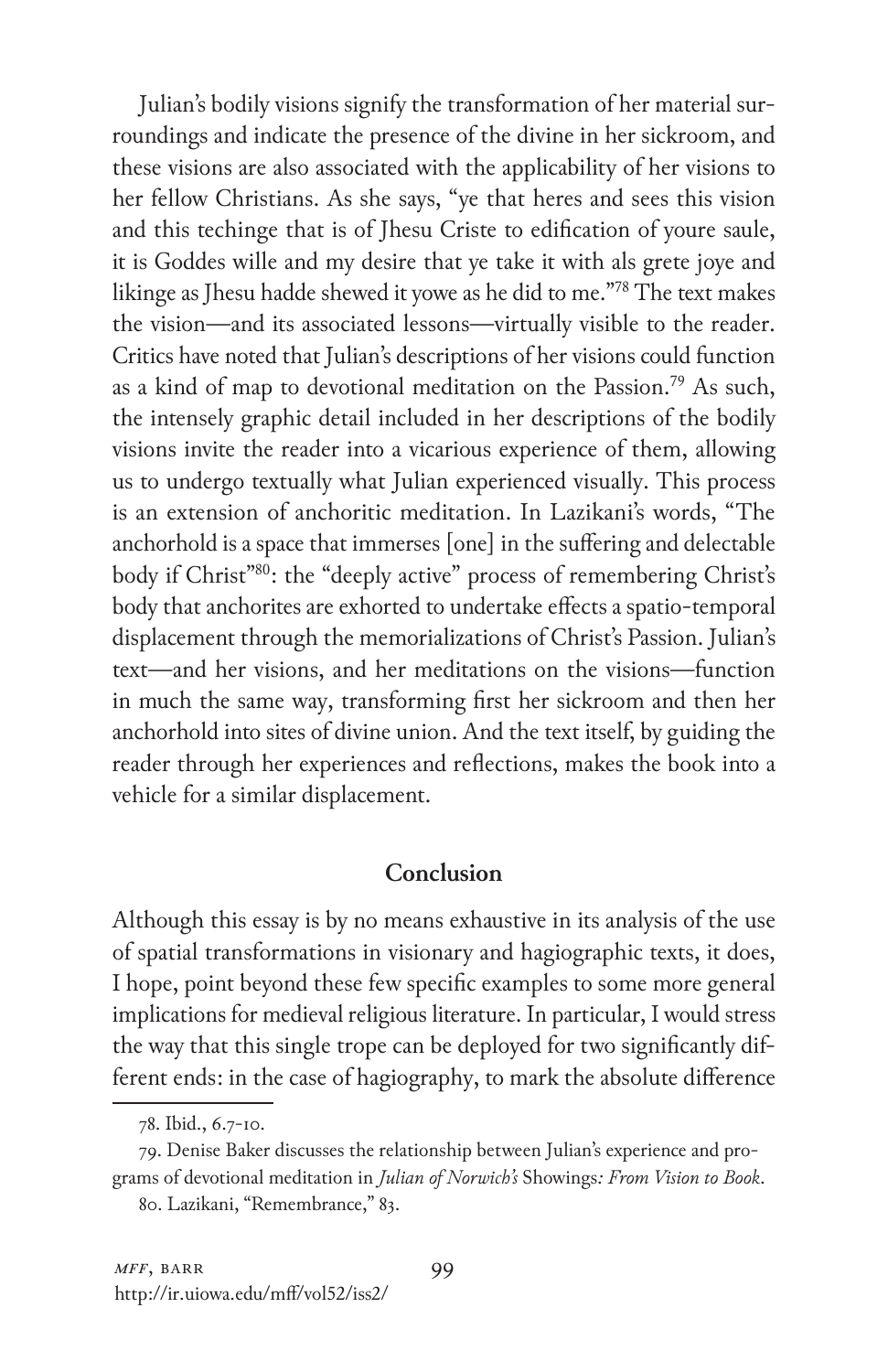between the holy woman and everyone else, and, in the case of (at least some) first-person mystical narratives, to gesture towards the common ground shared by the holy woman and her fellow Christians: her sameness. It is worth emphasizing, however, that the importance of the visionary's sameness does not negate the essential otherness from society experienced—and even, perhaps, sought—by the mystic. Susannah Mary Chewning emphasizes the importance of the mystic's separation from others, pointing out that "the mystic does exist, paradoxically, in a type of *figurative* exile even from within a community" in that she is "separated spiritually and emotionally" from others.<sup>81</sup> Her difference and figurative exile, Chewning argues, "afford[s] her[…] some sense of empowerment by means of her own uniqueness, both within and without" her immediate community.<sup>82</sup> Rhetorically, however, the mystic aligns herself with others who may wish to make the same journey, enabling the reader to desire and imagine a similar encounter of her own.

This double use of the trope also reflects the mystic or holy woman's role as an exemplar. In first-person visionary accounts, the "staycation" narrative represents a form of exemplarity for the divinely gifted mystic and a path to mystical union for the (presumably less fortunate) reader. In hagiography, however, the exemplar is unattainable, fundamentally different from her fellows and the reader, but serving nonetheless as a devotional model to which to aspire. She also, in this case, exemplifies divine grace; the reader is thus able to serve as a textual witness to God's work in the individual human soul, presumably deepening her devotion as a result. At a fairly obvious level, this difference between the genres points to the sharp distinction between hagiographic and first-person mystical narratives, reminding us of the importance of reading such texts within their genres and with attention to their divergent purposes. More interestingly, it lets us see the unitive intent of much medieval mystical and visionary literature, which frequently sought to bring the reader into

<sup>81.</sup> Susannah Mary Chewning, "Gladly Alone, Gladly Silent: Isolation and Exile in the Anchoritic Mystical Experience," in *Anchorites, Wombs, and Tombs: Intersections of Gender and Enclosure in the Middle Ages*, ed. Liz Herbert McAvoy and Mari Hughes-Edwards (Cardiff: University of Wales Press, 2005), 104.

<sup>82.</sup> Ibid., 112.